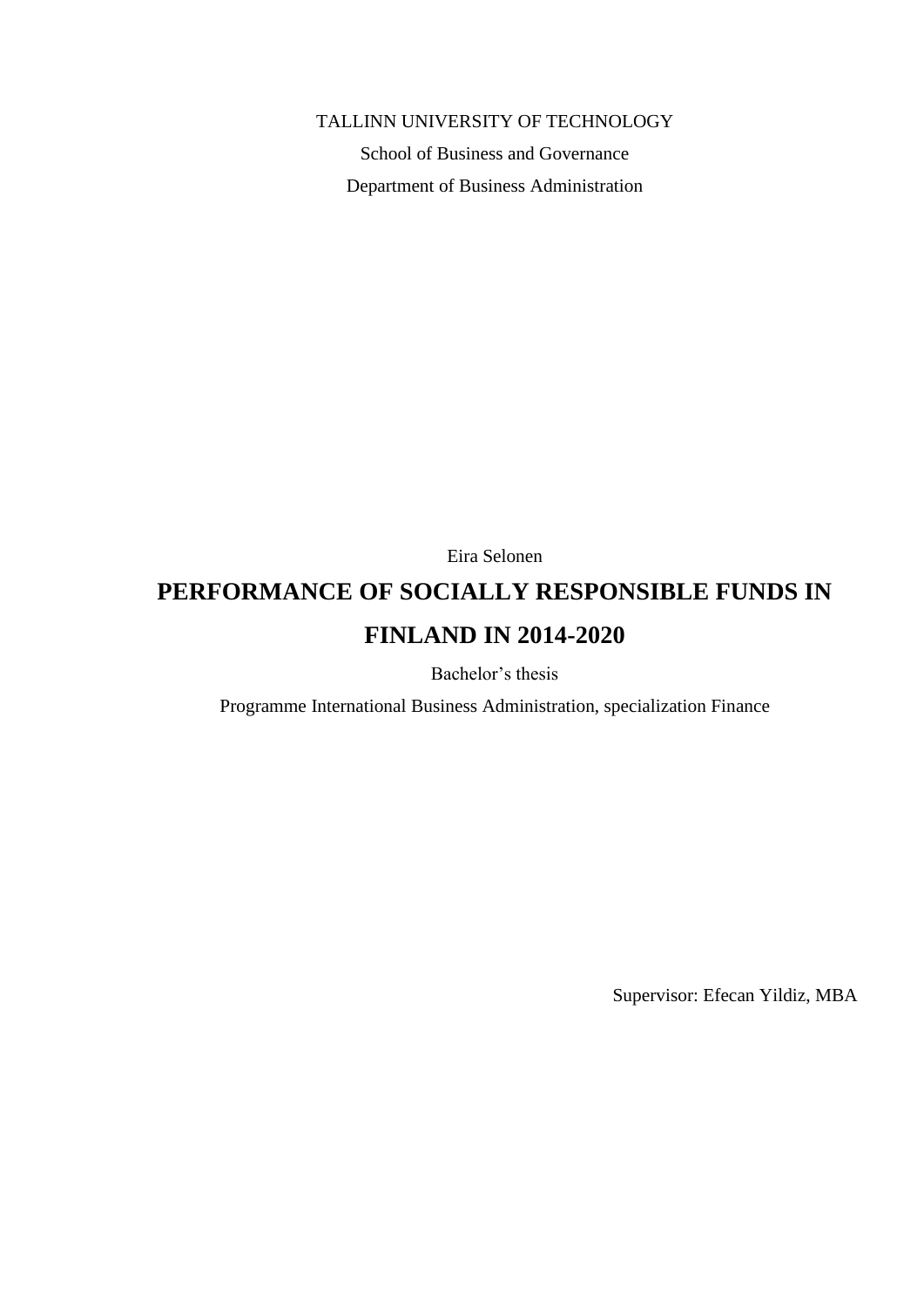### Tallinn 2021

I hereby declare that I have compiled the thesis independently and all works, important standpoints and data by other authors have been properly referenced and the same paper has not been previously presented for grading. The document length is 8041 words from the introduction to the end of conclusion.

Eira Selonen ……………………………

 (signature, date) Student code: 195097TVTB Student e-mail address: eiselo@ttu.ee

Supervisor: Efecan Yildiz, MBA: The paper conforms to requirements in force

……………………………………………

(signature, date)

Chairman of the Defence Committee: Permitted to the defence

…………………………………………

(name, signature, date)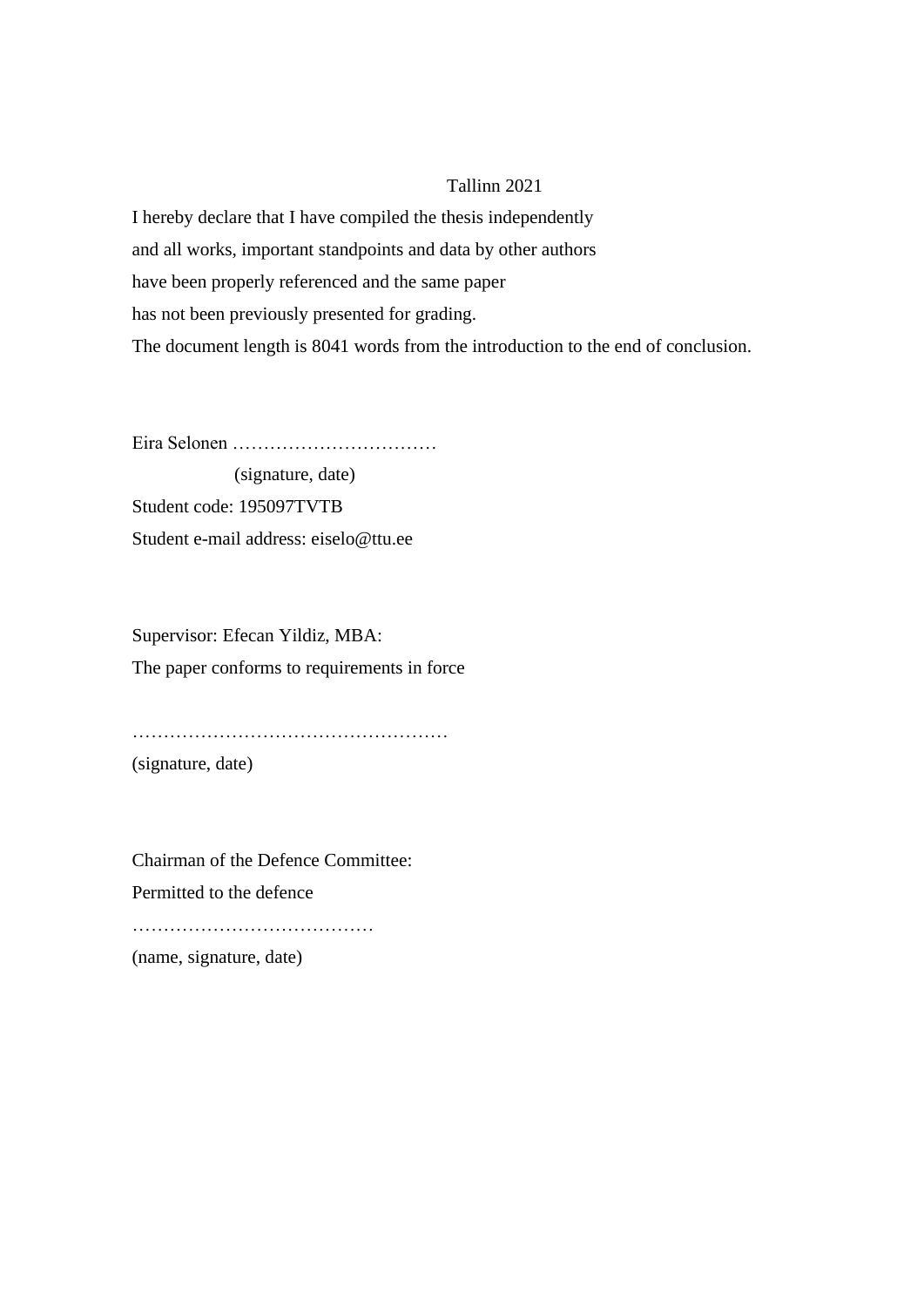# **TABLE OF CONTENTS**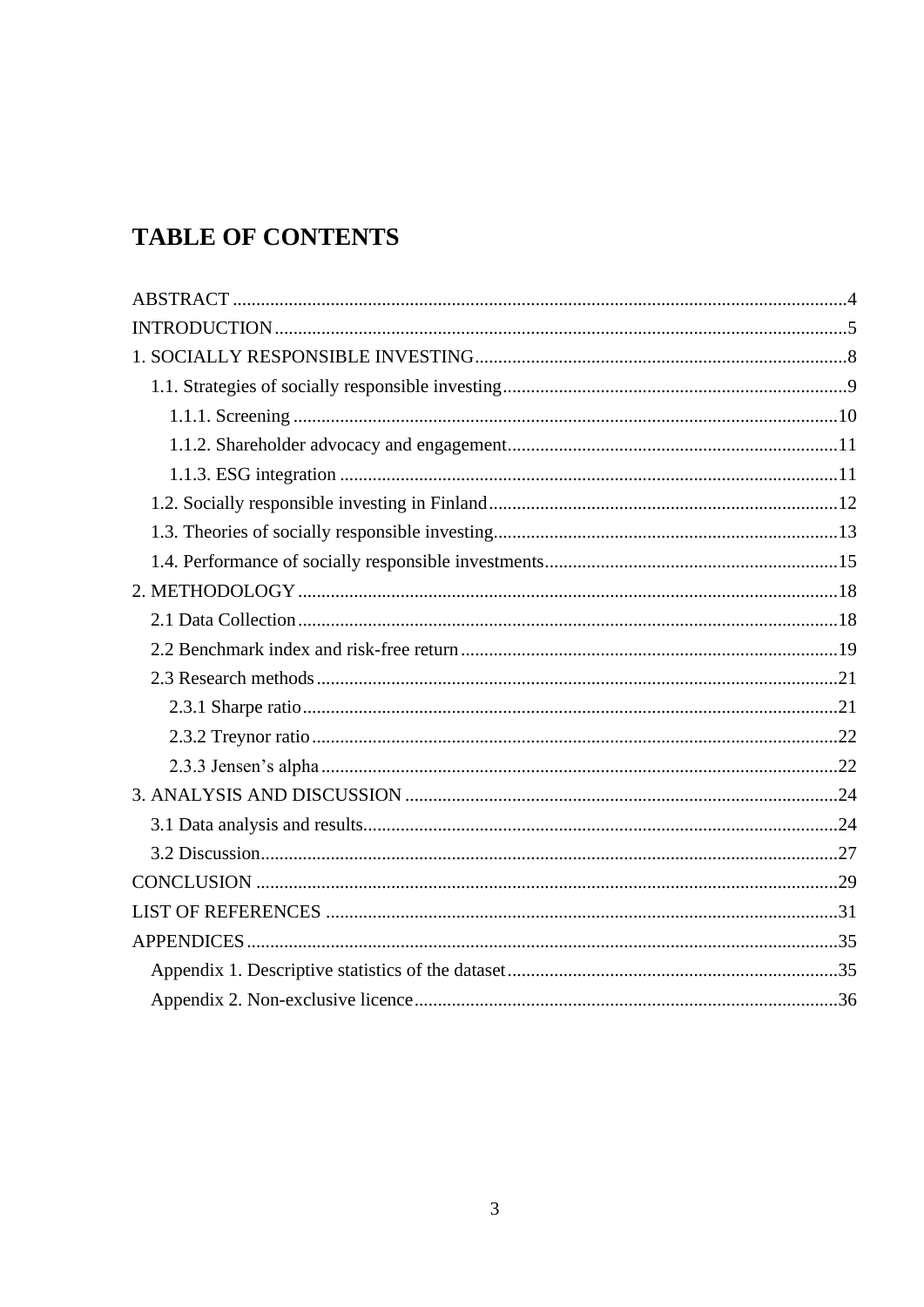# <span id="page-3-0"></span>**ABSTRACT**

In recent years, there has been a substantial increase in socially responsible investment. As a result of the increased interest, the subject has been intensively researched in recent years. However, the studies could not reach a consistent consensus on the profitability of socially responsible investing. The research findings were contradictory, necessitating further investigation.

The aim of this thesis is to evaluate how socially responsible funds in Finland performed in relation to the market from 2014 to 2020. Furthermore, efforts were made to assess whether, considering the environment, social factors, and corporate governance generates financial losses for investors when making investment decisions.

The study was carried out using quantitative methods. The study focused on thirteen socially responsible funds in the Finnish market and compared their performance to the benchmark index, the OMX Helsinki GI. The performance of the funds was evaluated using three risk-adjusted return performance indicators: Sharpe's ratio, Treynor ratio, and Jensen's alpha. Additionally, performance was evaluated using geometric mean annual return and volatility.

According to the study results, the socially responsible funds assessed performed slightly worse than the benchmark on average. Socially responsible funds underperformed the benchmark index in terms of market risk and total risk. The data also indicated that taking into account social aspects, corporate governance, and environmental criteria appears to incur at least some amount of cost, which has a negative impact on the funds' performance.

Keywords: Socially responsible investing, Treynor ratio, Sharpe's ratio, Jensen's alpha, Finland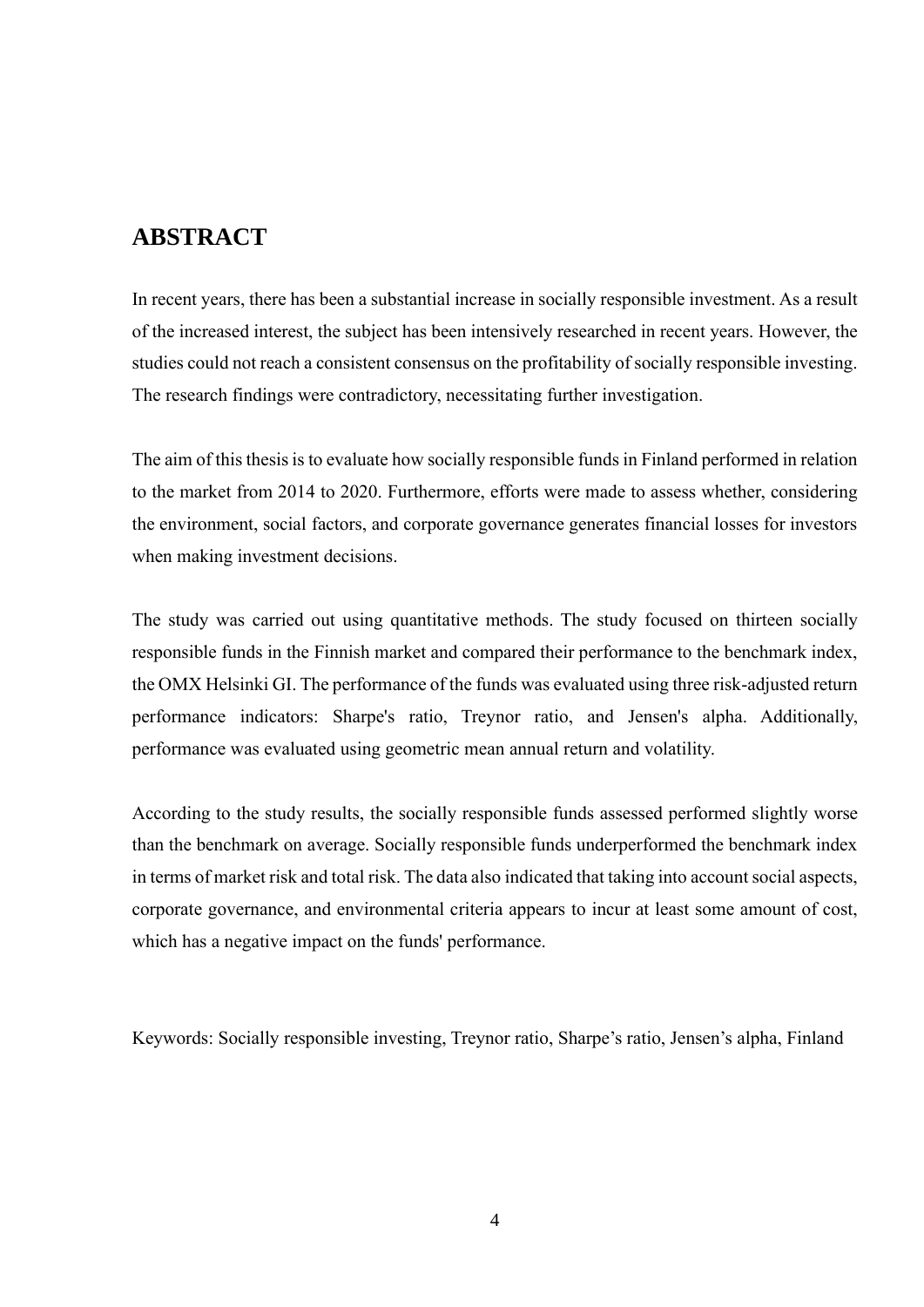# <span id="page-4-0"></span>**INTRODUCTION**

Responsibility is a rapidly growing trend that influences the behavior of individuals, companies, and other societal actors. Social problems such as climate change, political crises, and environmental disasters shape the concept of responsibility, and prevalent perceptions of ethics and morality have a significant impact on understanding responsibility. As responsibility grows in importance, it is natural that it also plays a significant role in today's investment world. As a result, the popularity of socially responsible investment has grown rapidly in recent decades, generating a great deal of interest, particularly in the financial sector. According to Mollet and Ziegler (2014), the growing popularity of growth can be explained by an increase in consumer awareness of environmental, social, and ethical issues, which has influenced consumer purchasing decisions and behavior. However, due to the lack of a formal definition, responsibility is a highly subjective concept that can mean different things to different actors. The concept's subjectivity can cause difficulties in investment activities if different parties' perceptions of responsibility differ significantly.

Much of the research has been done in recent years into the performance of socially responsible funds. There are many research results on the subject, but the results are contradictory. Several research findings suggest that responsible investing and conventional investing yield similar returns, as stated by Hamilton, Jo, and Statman (1993) and Kreander, Gray, Power, and Sinclair (2005). In contrast, Kempf and Osthoff (2007) found that socially responsible investing yielded higher returns, whereas Renneboog et al. (2008a) and Belghitar et al. (2014) found that adhering to the principles of socially responsible investing reduces portfolio returns.

Naturally, due to growing the popularity of socially responsible funds, it has also received a great deal of criticism. However, it is not yet entirely certain that socially responsible funds would do better or worse than conventional funds or market portfolios.

The Nordic countries are the leading countries in sustainable development. Since these countries have focused on making decisions and policies, which have a direct impact on the environment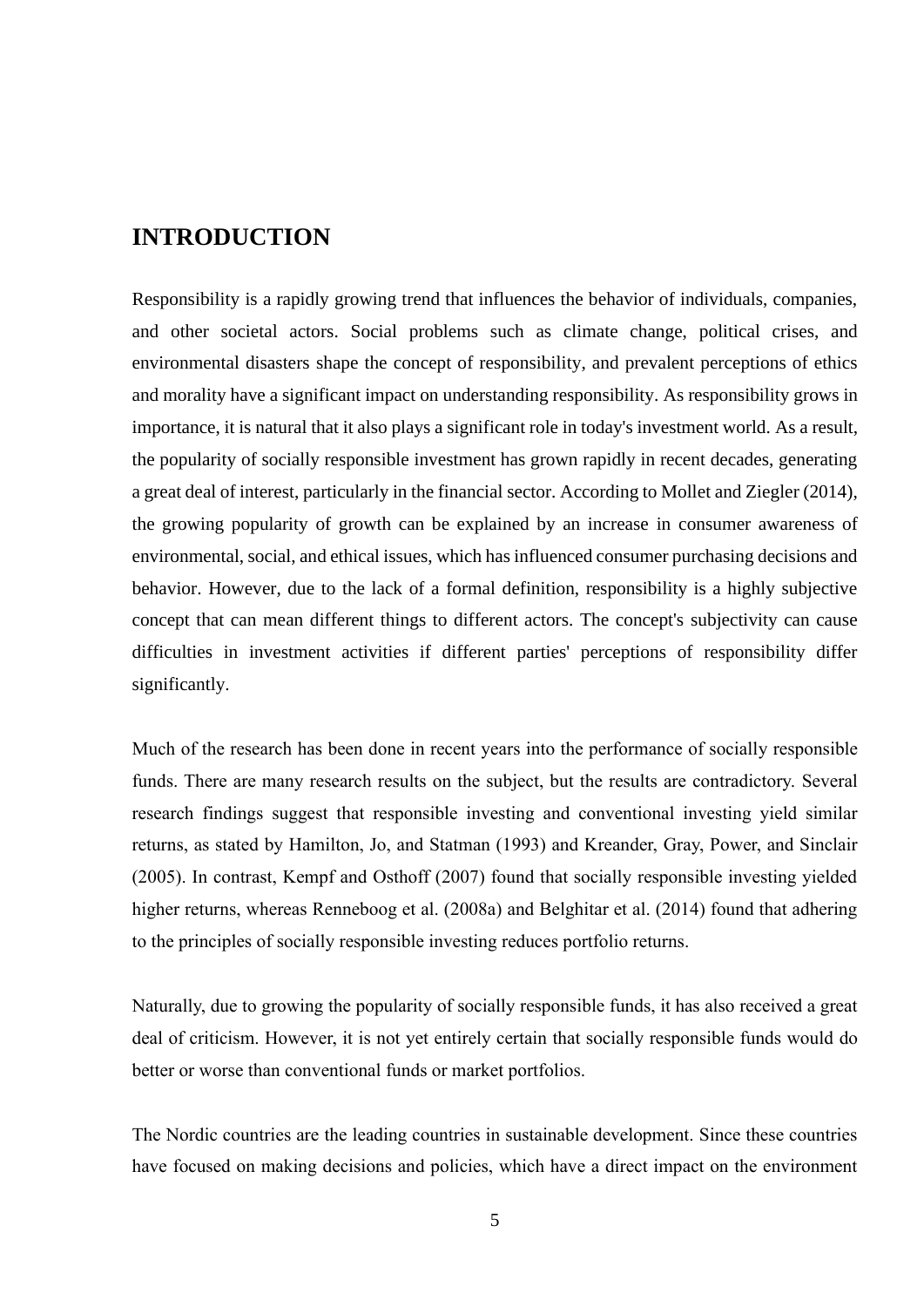and the development of their communities in line with sustainable development. For example, most Nordic countries have relatively low emissions compared to their GDP (Jokinen et al. 2020). Socially responsible investment became mainstream in the Nordic countries in the early 2000s (Scholtens, Sievänen 2012). In Finland, no similar investment measures were implemented, and the country remains slightly behind the other Nordic countries in terms of socially responsible investment. In Finland, socially responsible investing has yet to grow to the same extent (Scholtens & Sievänen 2012). Although socially responsible investing is not yet widely practiced in Finland, many organizations are increasingly applying its principles to investment. In comparison to other Nordic countries, socially responsible investment in Finland has not been studied very much. Thus, it provides an interesting basis for this thesis.

This thesis is geographically focused on Finland. The thesis aims to determine whether socially responsible funds outperform the market portfolio or whether consideration of the environment, social factors, and corporate governance cause financial losses for investors when making investment decisions. The study was conducted to determine whether it is profitable to consider social responsibility when making an investment decision. Thus, this thesis focuses on the following research question:

1. How did the socially responsible funds perform in Finland between the years 2014 – 2020?

The performance of the funds will be monitored over seven years. This will ensure that the most up-to-date and accurate picture of the current situation is obtained.

Performance of socially responsible funds was studied first with an annualized geometric mean of returns and volatility, after which risk-adjusted return performance indicators were used. The used indicators in the thesis were the Sharpe's ratio, Treynor ratio, and Jensen's alpha. The valuations of funds and the benchmark index were searched in the Thomson Reuters DataStream database. All the values utilized were dividend-adjusted and all the socially responsible funds were operating in the Finnish investment market and had at least 90% of their assets invested in equities.

The structure of the thesis is as follows. After the introduction, the first chapter discusses socially responsible investing in general, followed by a look at various socially responsible investing strategies. After which, the role of socially responsible investing in Finland will be examined in more detail. Additionally, the first chapter explains the various theories upon which the thesis is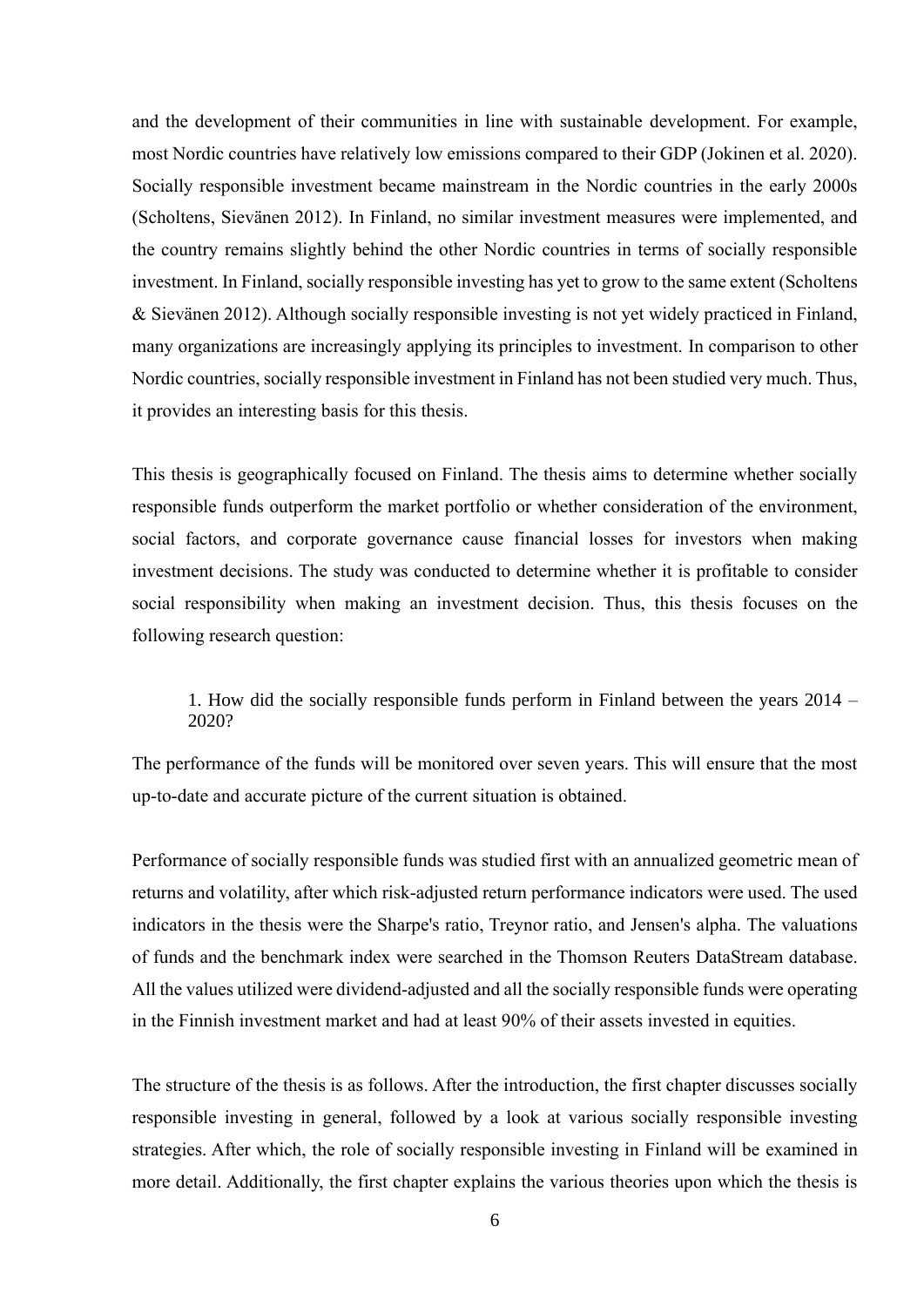based, as well as past research findings on the performance of socially responsible investing. The methodology of the thesis is described in the second chapter, where the data used in the empirical part, as well as the research methodologies and metrics, are presented. The empirical section is in chapter 3 and examines the performance of socially responsible funds relative to the market portfolio using the previously mentioned risk-adjusted metrics. The thesis conclusions are found in the final chapter of the thesis.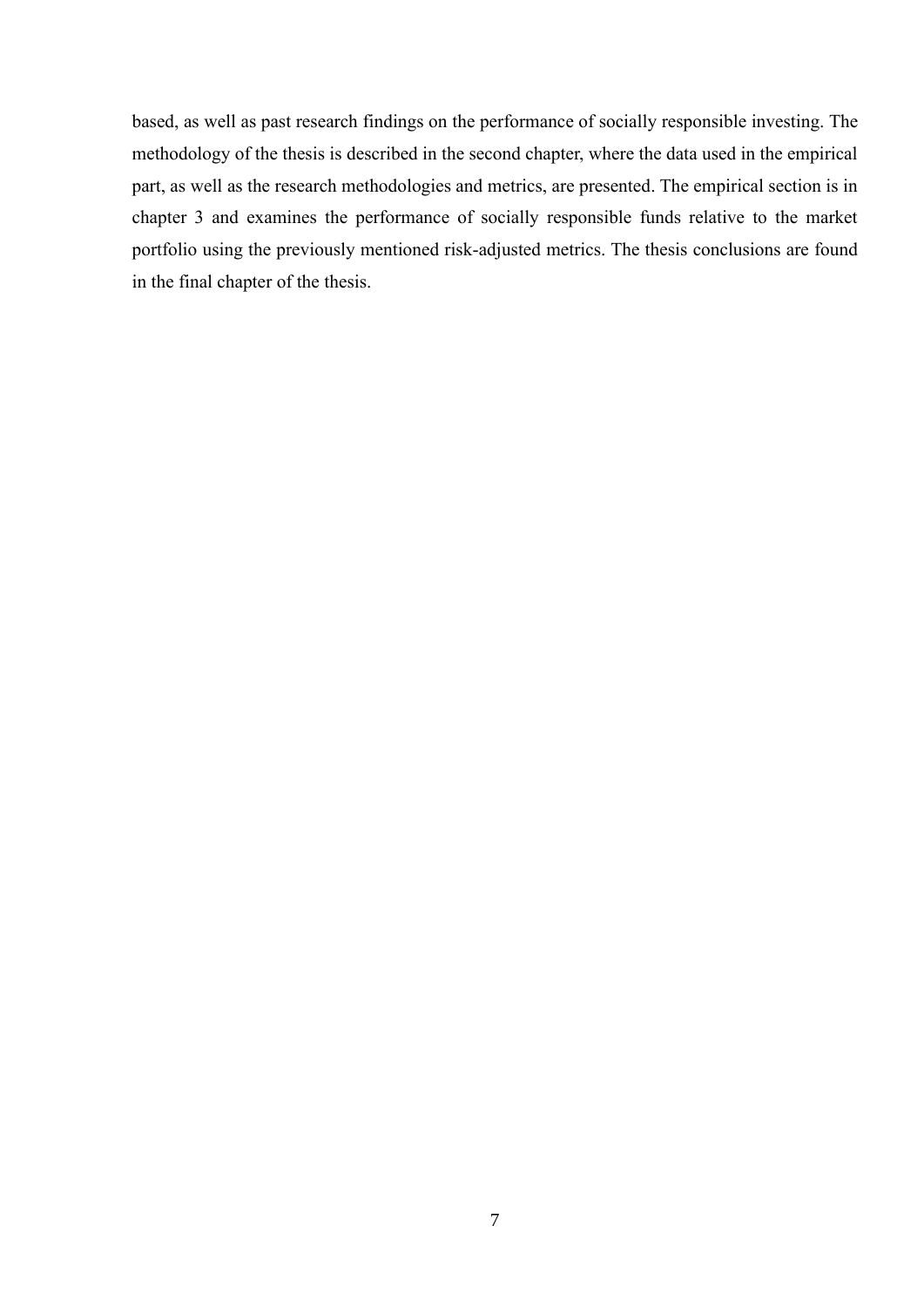# <span id="page-7-0"></span>**1. SOCIALLY RESPONSIBLE INVESTING**

The concept of socially responsible investing (SRI) can be approached from several different perspectives, as it is very multifaceted as a concept. One definition of socially responsible investment is an investment that considers fundamental analysis and engagement with an evaluation of environmental, social, and corporate governance (ESG). The so-called ESG factors aim to ensure long-term competitiveness, generate economic returns and have a positive societal impact (Eurosif 2016; Michelson et al. 2004). Financial returns have an importance to the investor, but it is not the only criterion for investing since ethical considerations are also taken into account (Michelson et al. 2004).

De Colle and York (2008) define socially responsible investment as a two-pronged approach. One advantage of socially responsible investing is that it allows people to incorporate their personal values and ethics into their financial decisions. The second aim is to encourage companies to enhance their ethical, social, and environmental practices by increasing their corporate social responsibility (CSR) and sustainability performance.

In the context of socially responsible investment, different terms are frequently used, depending on the investor's weighted perspective. Ethical investment, green investment, and value-based investment are other terms for socially responsible investment (Sandberg et al. 2009). The definition of responsible investment has also differed among countries. In Europe, socially responsible investment is often referred to as socially sustainable investment or green investment, however, in the United States, it is commonly referred to as socially responsible investment (Kurtz 2005). To avoid ambiguity, this thesis will solely utilize the term socially responsible investment.

However, socially responsible investing is highly subjective because it may be approached from a variety of angles based on individual values. Statman (2000) emphasizes the problem, underlining how complex the subject of the socially responsible investment may be due to the merging of facts and beliefs. Furthermore, cultural and ideological variations between locations, and nations influence the approach to socially responsible investing (Sandberg et al. 2009). The lack of mutual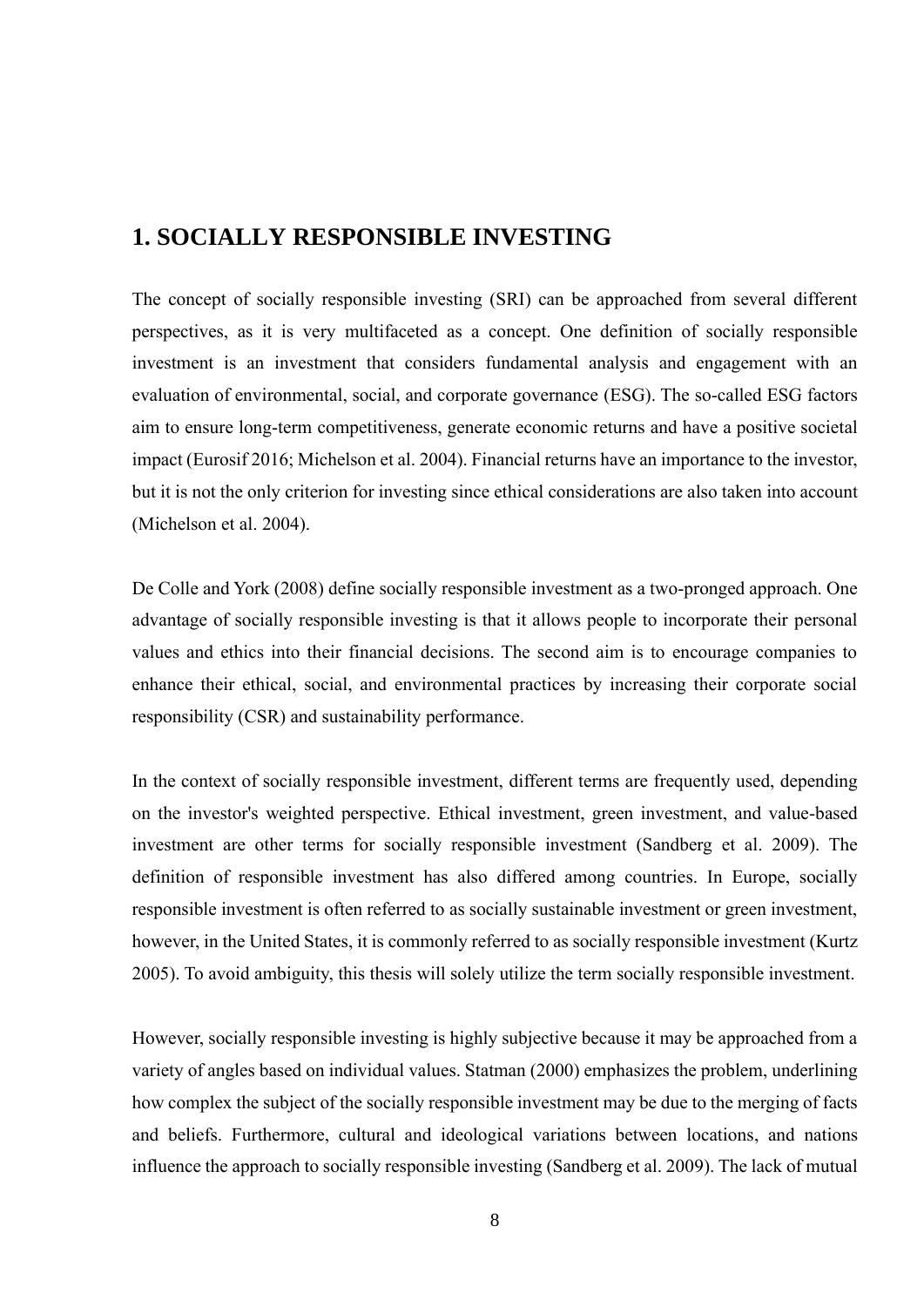investment criteria in SRI, as well as a theory outlining the optimal correlation between sustainable factors and investment performance, each contribute to subjectivity. Thus, determining the attractiveness of socially responsible investing in common efficient markets is challenging (Berry, Junkus 2012).

Schueth (2003) divides the motives for responsible investing into two categories, of which the first consist of people who want to invest responsibly because it will allow them to act more responsibly in accordance with their values and priorities. The second category includes individuals who want to act responsibly so that society can change in a more positive and socially sustainable direction. According to Statman (2000), these investors who want to help society can use investing to defend things that are important to them and, by doing so, force companies to act more responsibly.

Globally, socially responsible investing has increased in recent years. The five major markets of the world, the United States, Canada, Japan, Australasia, and Europe, had invested 31,1 trillion euros in socially responsible investment assets under management in 2020. Sustainable investments increased by 55% between 2016 and 2020. The proportion of sustainable investment assets was highest in Canada (62%), followed by Europe with 42 %, Australasia 38 %, the United States 33 %, and Japan 24 % (GSIA 2020, 9-10).

There are different ways to invest in a socially responsible manner. This can be done by investing in the individual businesses that have a high social value or through a socially aware mutual fund or exchange-traded fund. Mutual funds and exchange-traded funds have the ability to allow investors to diversify their investments across multiple firms and industries by a single investment (Baker, Nofsinger 2012).

### <span id="page-8-0"></span>**1.1. Strategies of socially responsible investing**

There are several different strategies for socially responsible investing. Different strategies are not mutually incompatible and can be implemented concurrently. As the significance of socially responsible investing has increased over the years, strategies have also become more diversified and complex. It has progressively extended its way into the mainstream from specialized retail investment funds (Sparkes, Cowton 2004).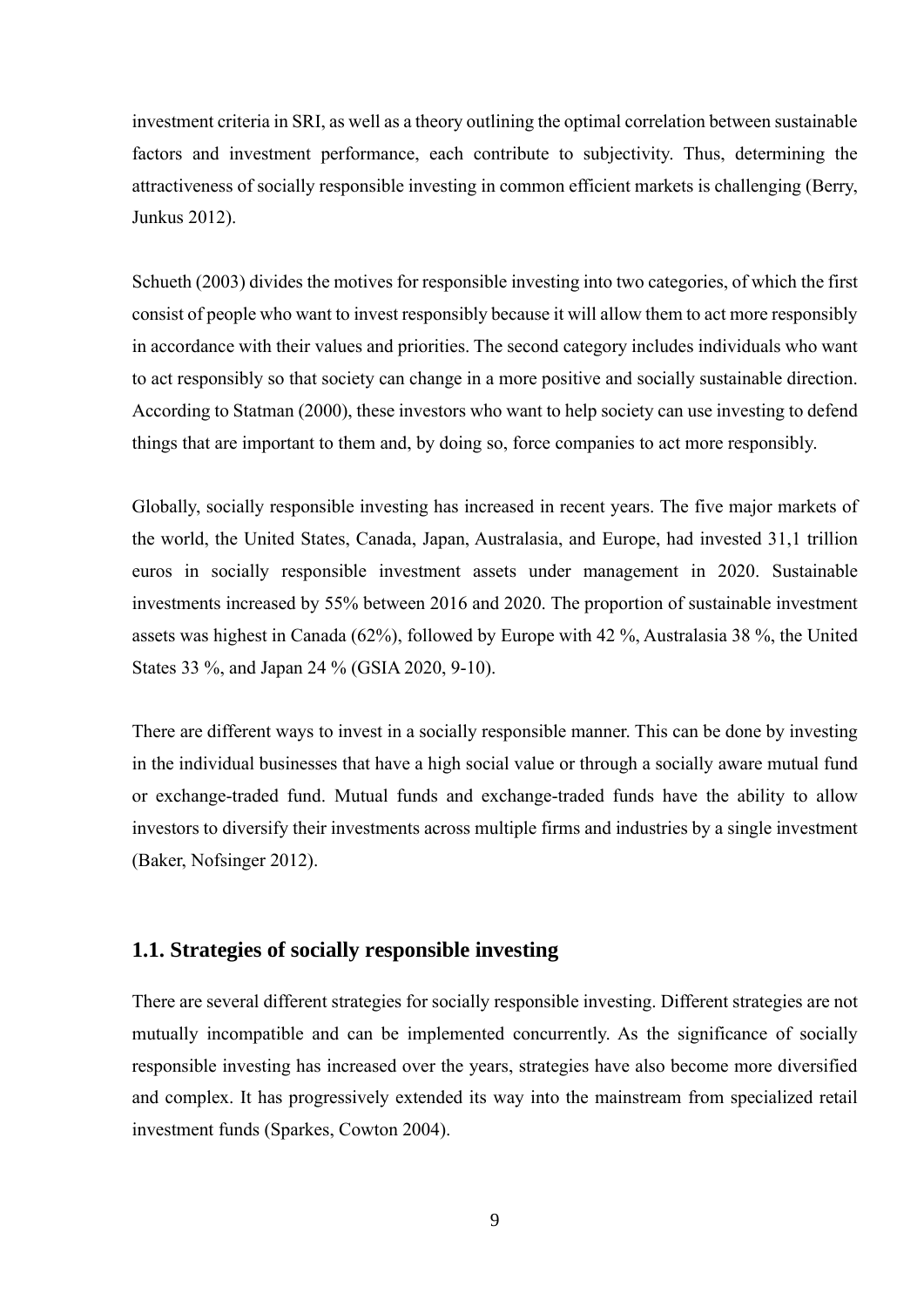Mermod and Idowu (2014) state that the three most significant strategies are portfolio screening, shareholder advocacy, and community investing. The oldest and most common of the strategies is exclusion, which is practically the implementation of negative screening (Renneboog et al. 2008). Scholtens and Sievänen (2012) argue that there is a shift whereby a socially responsible investing is increasingly focused on proactive positive screening. However, as measured in euros, the most common strategies in Europe are negative screening, shareholder advocacy, ESG integration, and norms-based screening, of which ESG integration is currently one of the fastest expanding strategies (Eurosif 2018).

#### <span id="page-9-0"></span>**1.1.1. Screening**

In general, screening refers to the process of selecting companies for participation in an investment portfolio based on a set of criteria. It is typically divided into two categories, which are negative and positive screening. Through negative screening, companies with poor environmental, social, or governance records are excluded or have their portfolio weights reduced. The approach excludes investing in companies or industries or specific stocks involved in controversial business areas such as alcohol, tobacco, gambling, or the military (Kempf, Osthoff 2007).

Positive screening includes selecting companies whose operations are sustainable and fulfill high Corporate Social Responsibility (CSR) criteria. Positive screening typically focuses on corporate governance, stimulation of cultural diversity, labor relations, the environment, and sustainability. The aim is to focus investments on companies that have a higher ESG rating than others. Positive screening is frequently used in line with a Best-In-Class strategy. The Best-In-Class screening follows the same basic principles as positive screening but also ensures that the portfolio is wellbalanced across industry sectors (Renneboog et al. 2008b). Positive screening is also closely linked to norms-based screening. It allows investors to decide which companies to include in their portfolios based on their level of compliance with international standards and rules. The norms are outlined in global initiatives and guidelines such as the OECD Guidelines for Multinational Enterprises and the UN Global Compact (Eurosif 2018).

Negative screening has received a lot of criticisms in recent years. De Colle and York (2008), for example, have criticized negative screening, claiming that it creates a so-called incentive problem. They claim that if one of the aims of responsible investment is to promote and assist companies in improving their ethical, social, and environmental performance, the negative screening will not help them achieve that aim. If investors entirely exclude such firms from their investment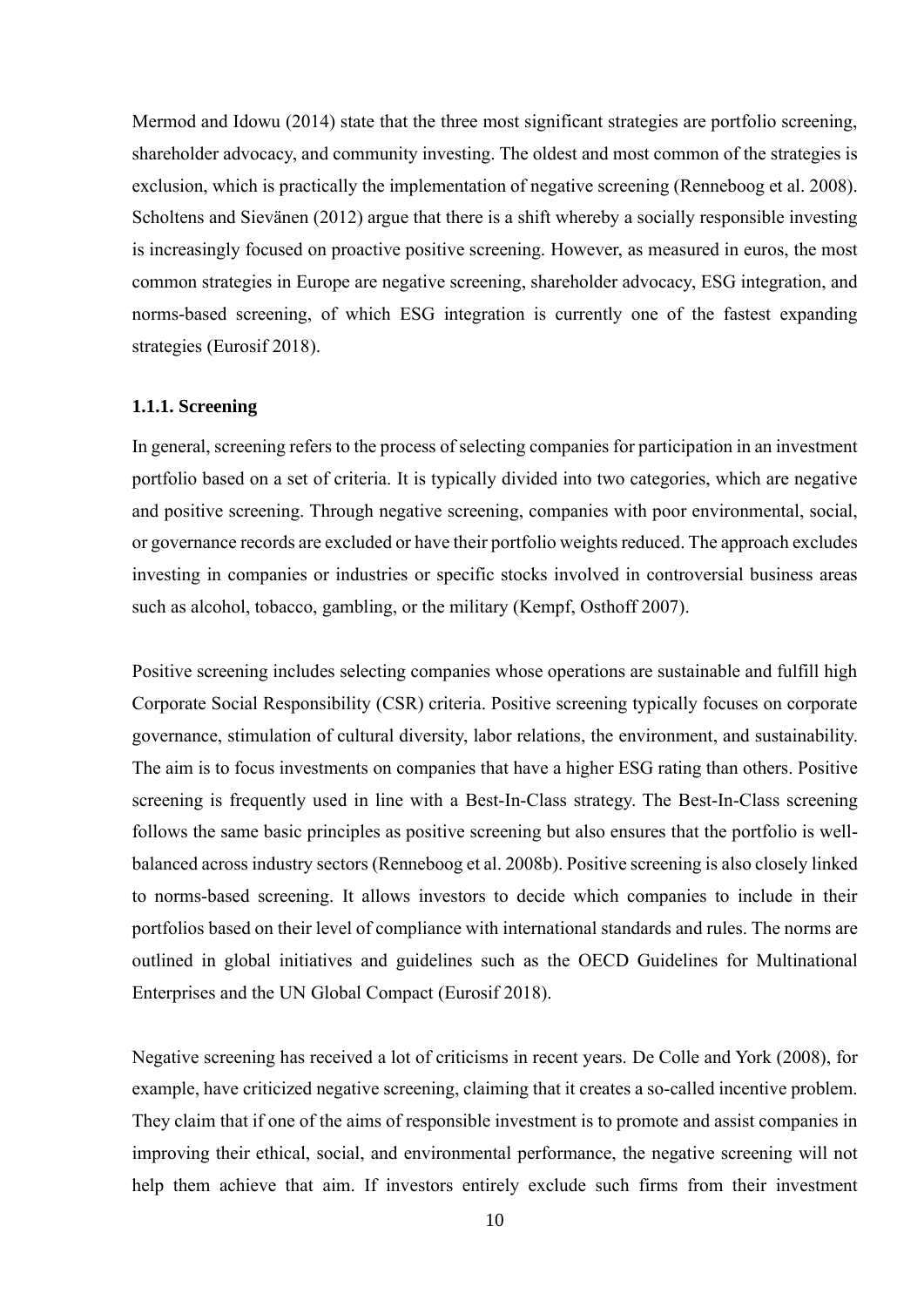portfolios, there will be no discourse between them and the companies, and in this way, investors will not be able to influence the behavior of these companies, and companies will continue to operate unethically. De Colle and York (2008) are therefore concerned that, when conducting negative screening, responsible investors should pay increasing attention to how responsibly a company produces and operates, rather than just to the industry in which it operates or to the products it produces.

#### <span id="page-10-0"></span>**1.1.2. Shareholder advocacy and engagement**

Shareholder advocacy refers to investors' efforts to influence corporate behavior by leveraging their position as shareholders. Shareholder advocacy allows shareholders to persuade corporations to improve their social and environmental records. Engaging in dialogue with companies on matters of concern, as well as proposing and voting on proxy resolutions, are all examples of how shareholders may have leverage. As a response, shareholder advocacy contributes management to engaging more in discussions about desired changes in business policy and practice (Schueth 2003). Shareholder advocacy efforts frequently aim to improve corporate financial performance over time, encourage the corporation to consider ethical concerns, and ensure long-term development. Moreover, many investors regard influencing as part of their responsibility to enhance the advantage of all stakeholders (Eurosif 2016).

#### <span id="page-10-1"></span>**1.1.3. ESG integration**

Integrating environmental, social, and governance (ESG) factors into investment strategies has been a point of discussion among investors and policymakers around the globe in recent years, and it is rapidly becoming the most popular strategy among SRI investors. ESG integration is considered as a simple approach to include sustainability factors into investment decisions. In broadly, ESG integration involves integrating ESG factors into a company's traditional financial analysis and investment decisions. However, investors, companies, and other stakeholders all have varied intentions in terms of sustainability, because objectives vary greatly depending on industry and individual values. Thus, the challenge is to identify the objectives and concentrate on the priorities. Therefore, investors often utilize the knowledge of external ESG research companies to facilitate analysis and possibly also their own tools to help implement responsible investment (Eurosif 2018).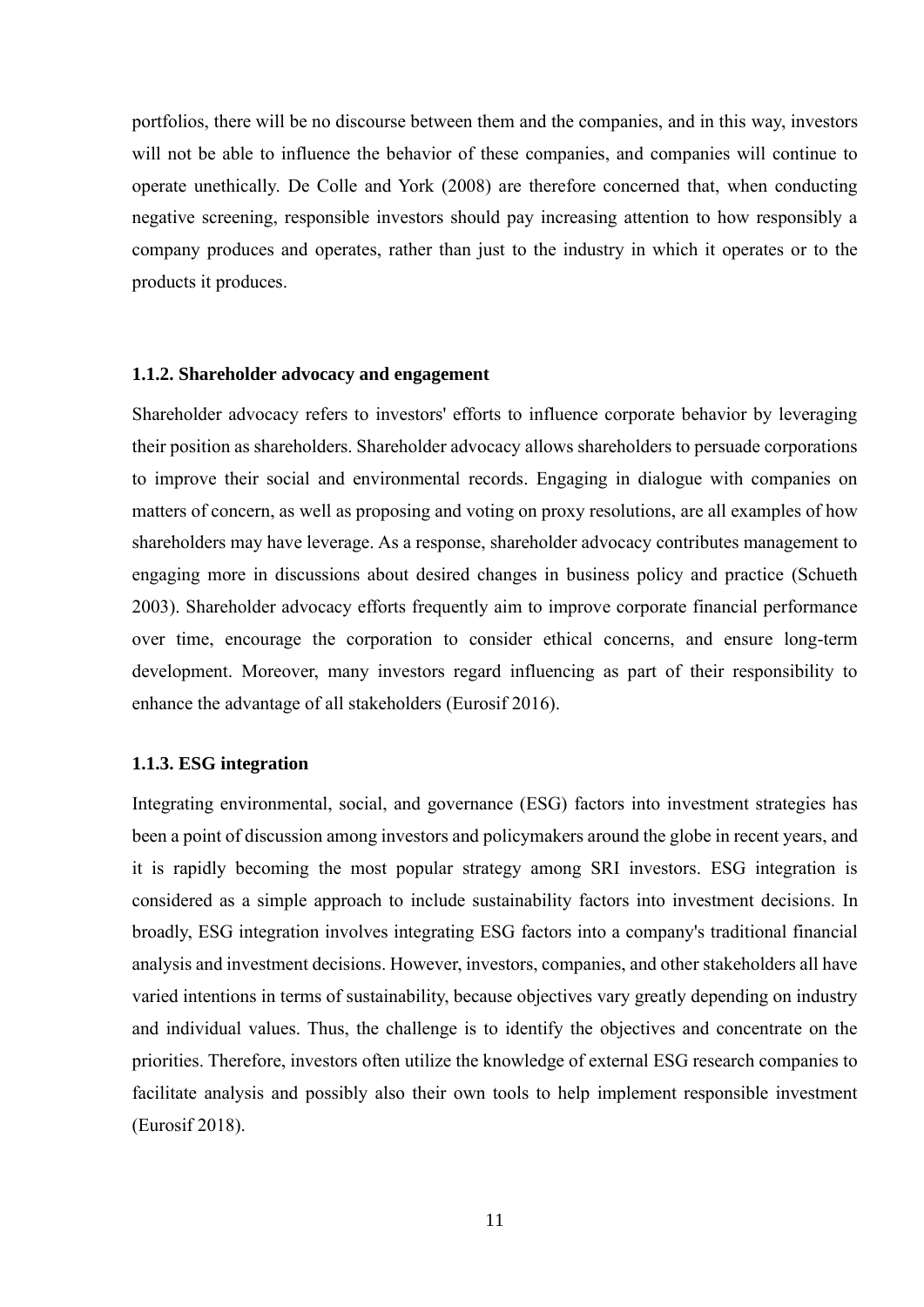#### <span id="page-11-0"></span>**1.2. Socially responsible investing in Finland**

In Finland, socially responsible investment is a relatively new phenomenon. However, according to Finsif's (2020) market analysis, socially responsible investment is increasing and strengthening its position in Finland. According to the results of the market analysis, none of the respondents believed that the importance of being socially responsible in their operations would diminish. By 2020, 42 organizations in Finland had signed the Principles for Responsible Investment (PRI), with investment assets totaling more than EUR 530 billion (Finsif 2020).

For many Finnish investors, the concepts of ESG integration and shareholder advocacy, in particular, have formed the foundation of a socially responsible investing strategy (Finsif 2021). In 2019, ESG integration was the most popular approach to socially responsible investment in Finland, followed by negative screening and shareholder advocacy and engagement (Finsif 2021, 20).

Because socially responsible investing is still a comparatively new phenomenon in Finland, practices are primarily based on the efforts of entities such as Finland's Sustainable Investing Forum (Finsif) and those who implement the United Nations' (UN) principles of responsible investment. The UNs' publication of the Principles for Responsible Investment (PRI) in 2006 had a considerable influence on the perception of socially responsible investment in Finland. The PRI has raised public awareness of the issue and established guidelines for socially responsible investing. Finsif supports socially responsible investing in Finland. Finsif's mission is to increase awareness about sustainability and support the growth of socially responsible investing. According to Finsif (2021), socially responsible investing is an investment approach in which ESG factors are incorporated into the investment process and ownership practices with the objective of enhancing the risk-return profile of the investment portfolio.

International studies have indicated that Finland has the great potential to develop in the area of socially responsible investment. According to Sievänen and Scholtens (2012), Finland's business and management practices are exceptional in global markets, and Finland ranks highly in several international measures such as the Environment Performance Index (EPI). Finland ranked seventh in the EPI index and first in the world in terms of environmental health. EPI focuses on minimizing environmental pressures and enhancing ecosystem vitality (YCEP 2020).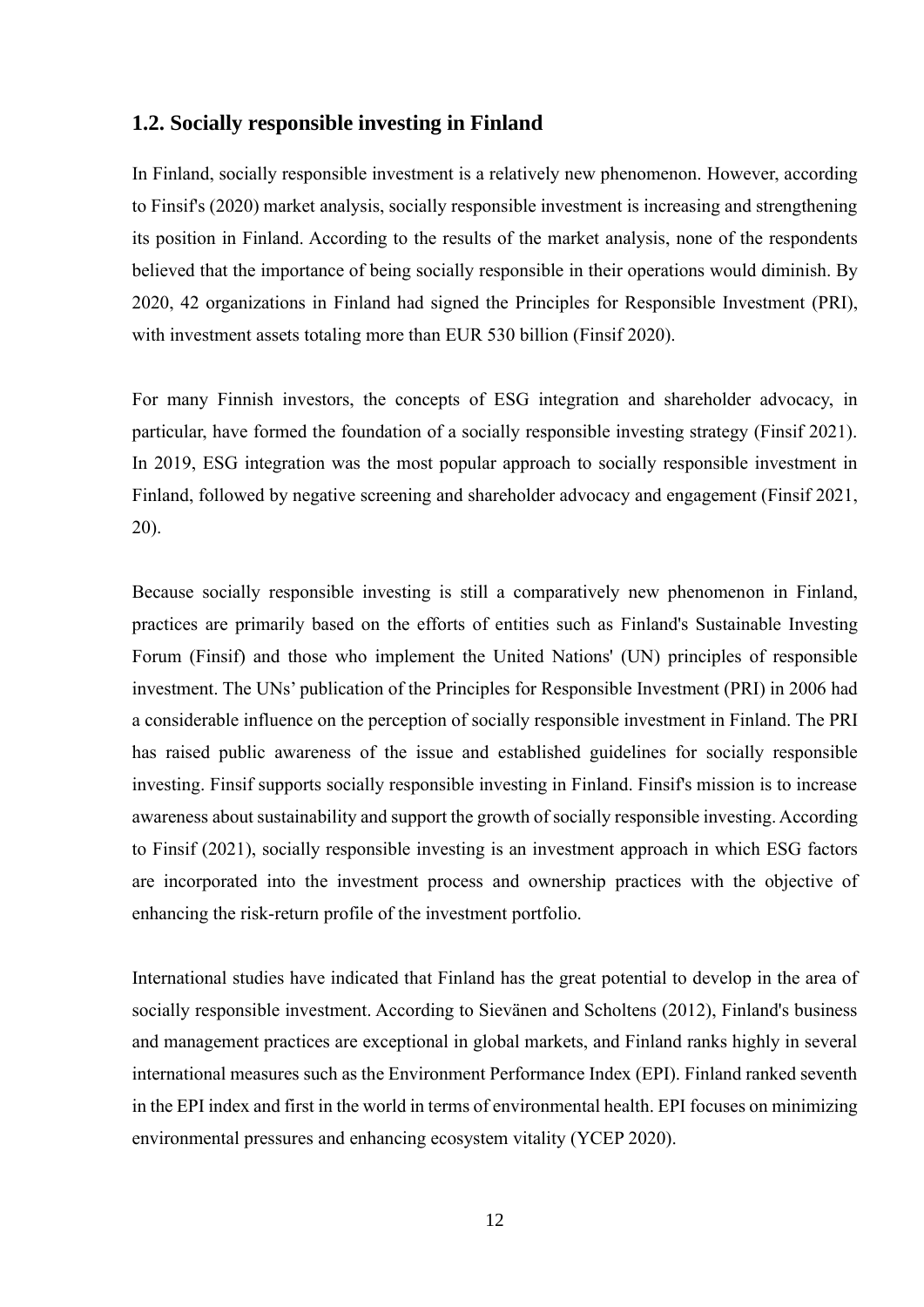In recent years, the EU has established regulations on sustainable finance and investment. The primary objective is to allocate capital toward more sustainable investments. This will be undertaken through improving the transparency of investment products from a sustainability aspect, hence eliminating investment greenwashing. In March 2021 the EU Disclosure Regulation entered into force, requiring entities to declare the sustainability risks related to their activities and investments, and whether the entities may take into consideration the negative impacts of investment decisions on sustainability aspects. Furthermore, it is critical for the entities to consider the expectations of their major stakeholders in all of their activities (European Parliament, Council of the European Union 2019).

### <span id="page-12-0"></span>**1.3. Theories of socially responsible investing**

The majority of risk and return analysis approaches for socially responsible investment are based on modern portfolio theory (Chegut et al. 2011, 78). Therefore, portfolio theory has a significant role in socially responsible investing. Portfolio theory was developed by Markowitz (1952), the core idea of the theory is to reduce the risk of the investment portfolio through effective diversification. The aim of diversification is to maximize expected returns while minimizing risk. According to Markowitz (1952), the optimal outcome is achieved when the portfolio includes investments which values are influenced by different factors along with investments with the lowest amount of correlation between its returns. A well-diversified portfolio is only exposed to unavoidable market risk (Michelson et al. 2004).

According to Lean, Ang, and Smyth (2015, 255), the most significant issue with socially responsible investing is that it conflicts with modern portfolio theory. Socially responsible investing restricts possible investments based on sustainability, reducing portfolio diversification. This conflicts with modern portfolio theory because it prevents the optimal portfolio from being achieved. Besides, the additional expenses associated with monitoring of social responsible performance may result in underperformance in socially responsible funds (Cortez et al. 2009). Moreover, Renneboog et al. (2008a) claim that socially responsible funds should be expected to perform worse than traditional funds. They rely on two arguments to support their claims. The first is that SRI funds do not invest in financially appealing locations that violate ethical norms, such as the gambling and cigarette industries, which have historically generated strong long-term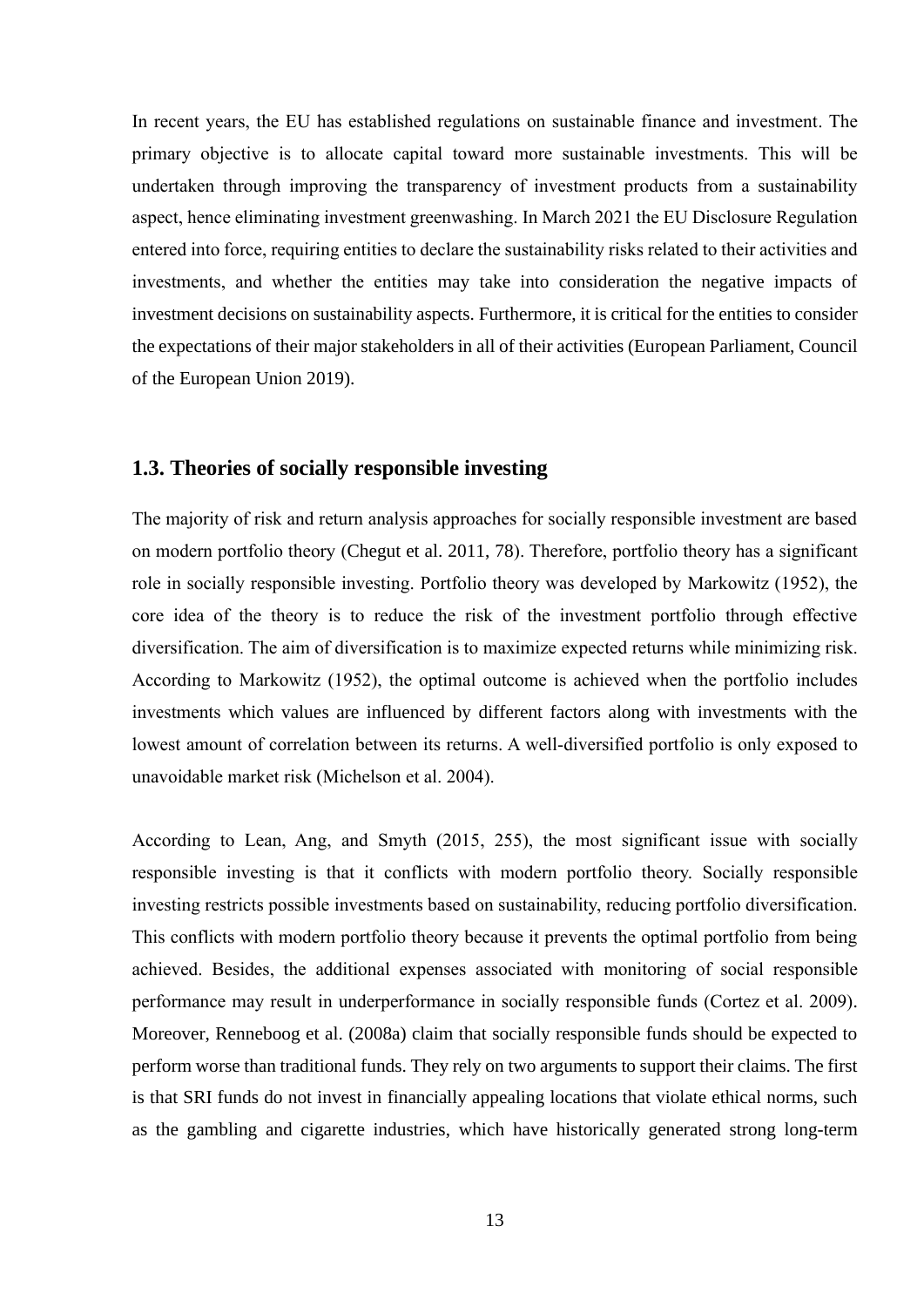returns. Second, funds that utilize negative screens have fewer investing possibilities, which lowers their performance.

On the other hand, Kurtz (2005) observes that the relevance of portfolio theory critique of socially responsible investing has decreased since investment strategies for socially responsible investment have succeeded to gain competitive long-term returns. Cortez et al. (2009) also stress that critics tend to fail to consider the fact that corporations that engage in corporate social responsibility practices may benefit from long-term economic performance. Companies with higher levels of social responsibility are also more likely to have a higher quality of management, which may reflect relative advantages over less socially responsible corporations. Likewise, Barnett and Salomon (2006) emphasize that, while modern portfolio theory indicates that restricting investment alternatives incurs costs, it does not account for the advantages of responsible investing. It is also worth mentioning that the theory does not consider what the valuations of various companies' shares are based on. This is also the viewpoint of Moskowitz (1972), a leading proponent of socially responsible investment. He claims that SRI portfolios outperform market portfolios because they include knowledge in investment decisions that are not widely known in the market. Kurtz and di Bartolomeo (2011) also conclude from their research that the market does not price sustainability factors, allowing socially responsible investors to achieve competitive returns by employing portfolio theory, particularly portfolio optimization.

Additionally, according to Moskovitz (1972), for a company to succeed, it should focus on socially responsible operations and employee well-being. Moskowitz claimed that socially responsible corporate practices would help companies outperform their competitors in the long term. Socially responsible investment is fundamentally linked to the social and administrative factors of businesses, which Moskowitz (1972) was among the first to emphasize in terms of equity investment. Moskowitz's article focused on factors related to the stakeholder theory that emerged in the 1980s. According to the theory, companies that maintain better relationships with their stakeholders are also more financially successful. Reciprocal and bilateral negotiation processes between stakeholders and the company serve as supervisory and enforcement mechanisms, preventing managers from shifting their focus away from the organization's broad economic goals. Processing claims from various stakeholders and finding a balance between them can help the organization adapt to external requirements (Orlitzky et al. 2003).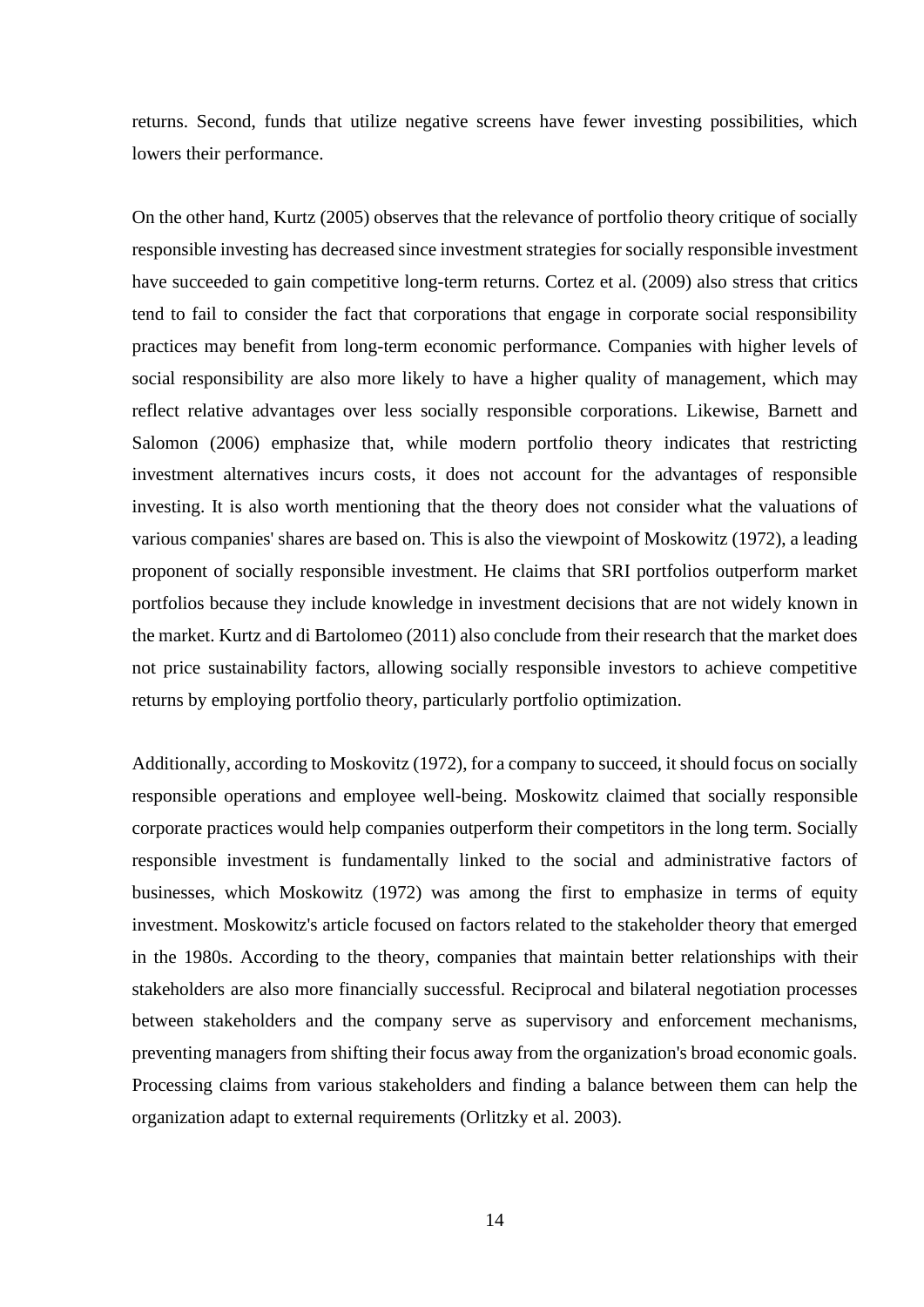Donaldson and Preston (1995) analyzed the effect of stakeholder theory on socially responsible investing and discovered that a firm's financial success is dependent on how well it manages its stakeholder relationships. The company's success in the market is based on good management and strong relationships with stakeholders. Jones (1995) has also applied institutional theory and classical economics to corporate responsibility. He emphasized that companies with a confidential and close working relationship have more motivated stakeholders who act truthfully, confidentially, and ethically. Furthermore, such practices frequently result in higher pay for employees.

### <span id="page-14-0"></span>**1.4. Performance of socially responsible investments**

Previous research on socially responsible investing has concentrated on the performance of socially responsible investments and the profitability of various SRI strategy options. Because the findings of the research differ, there is no consensus on the profitability of socially responsible investing. Several studies have indicated that there is no significant difference between socially responsible investments and conventional investments (Pereira et al. 2019; Statman 2000), while some suggest that socially responsible investments outperform conventional investments (Kempf, Osthoff 2007), and others find that SRI returns are lower than conventional (Belghitar et al. 2014; Renneboog et al. 2008a). This lack of empirical consensus is partially explained by discrepancies between research, such as the time horizon utilized, whether short or long term. Additionally, geographical variations might cause differences across research (van Duuren et al. 2016). The discrepancies across research might also be due to differences in ESG data sources, such as the ESG ratings or ESG rating data sets. Dorfleitner, Halbritter and Nguyen (2015) showed that the discrepancies between Bloomberg, ASSET4, and KLD, for example, are significant in terms of ESG scoring approaches, scope and risk factor consideration.

Hamilton, Jo, and Statman (1993) were among the first to study the performance of socially responsible funds; in their study, they analyzed the expected returns of US socially responsible funds using Jensen's alpha. According to the findings, the returns of socially responsible funds were no different than conventional funds, and thus did not meet statistically significant expected returns. The researchers came to the conclusion that the market does not factor in responsibility factors in its pricing. As a result, they conclude that investing in socially responsible funds has no effect on the expected return.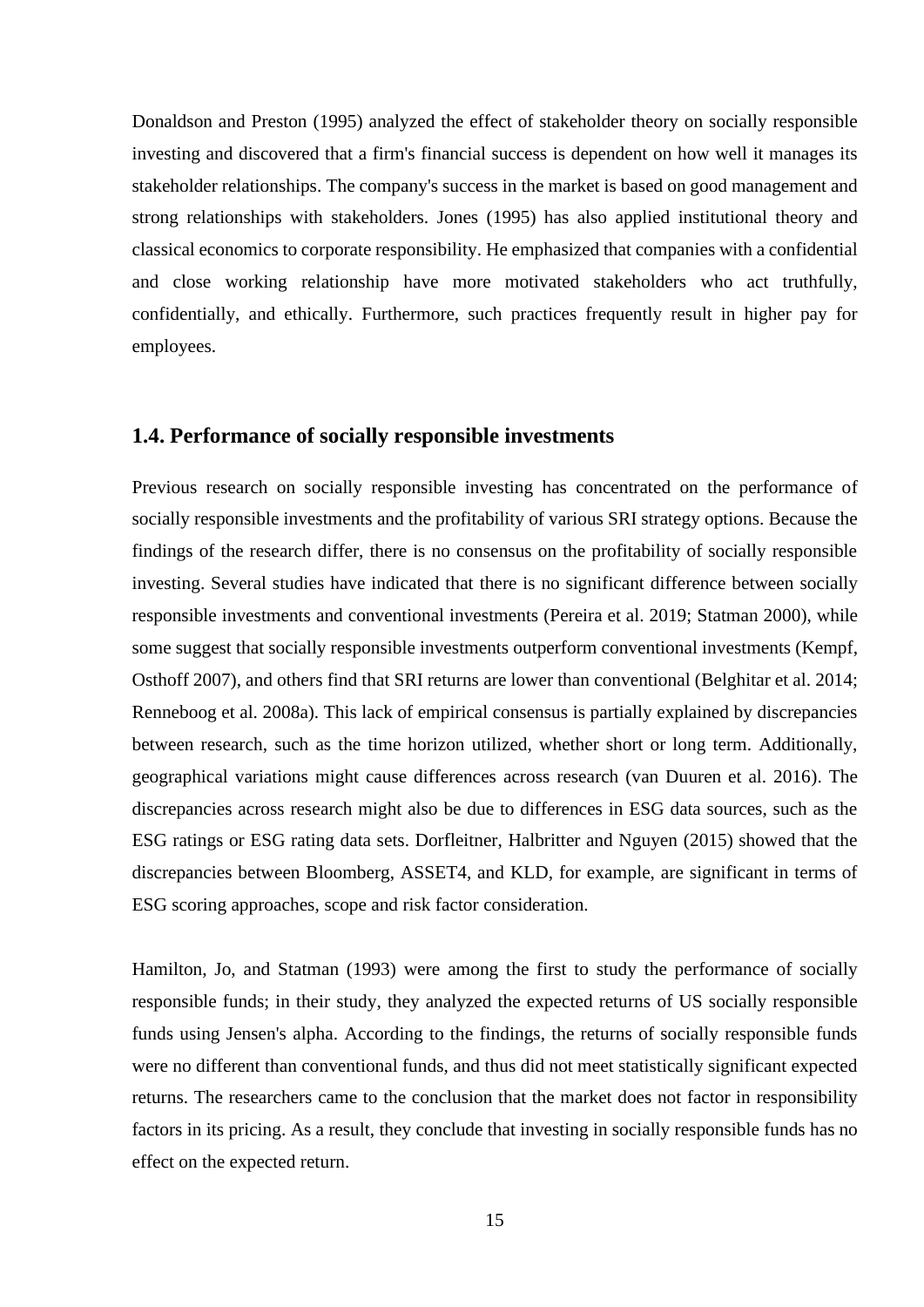In Europe, Kreander, Gray, Power and Sinclair (2005) were one of the first to study the performance of European socially responsible funds. The research was conducted at a time when Europe was significantly increasing its focus on social responsibility. In their research, they included 60 funds from four different countries that were classified as ethical or non-ethical. Weekly returns and risk-adjusted metrics were used to examine the funds from 1995 to 2001. The performance of ethical and non-ethical funds was fairly similar, with no significant differences found. Consequently, the results of the study correspond with the study of Hamilton et al. (1993).

Statman (2000) studied the performance of the Domini Social Index and socially responsible funds in comparison to the S&P 500 index. The Domini Social Index is made up of 400 firms that are socially responsible. In his study, Statman found that the Domini Social Index outperformed the S&P 500 Index. However, the differences in returns were not statistically significant. For SRI funds, only one in 31 outperformed the market. The returns of all other funds were clearly lower than the market returns.

On the contrary, Kempf and Osthoff (2007) conducted one of the studies that indicates that socially responsible investments outperform conventional investments. They studied the stock market and traded shares in the S&P 500 and DS 400 indexes between 1992 and 2004. The strategy was to invest in two equity portfolios, one with a high socially responsible score and one with a low socially responsible score. The result showed that positive abnormal performance can be achieved by investing in high responsibility stocks and avoiding low responsibility stocks. The findings also indicated that the market may not accurately price businesses with a low socially responsible score. The Best-in-Class approach, in particular, provided the highest returns and performed best when several SRI strategies were applied concurrently.

Renneboog et al. (2008a) conducted a large-scale study involving over 400 socially responsible funds from 17 different countries. Renneboog et al. (2008a) used local market indexes as well as conventional funds as benchmarks. The risk-adjusted returns of the funds were calculated using different models, including the CAPM and the Fama-French 3-factor model. In addition to riskadjusted returns the study examined the impact of screening and fund size on their performance. According to Renneboog et al. (2008a), almost all North American and European SRI funds underperformed the market. The study found no statistically significant differences in the riskadjusted returns of conventional and SRI funds, with the exception of a few countries. In addition,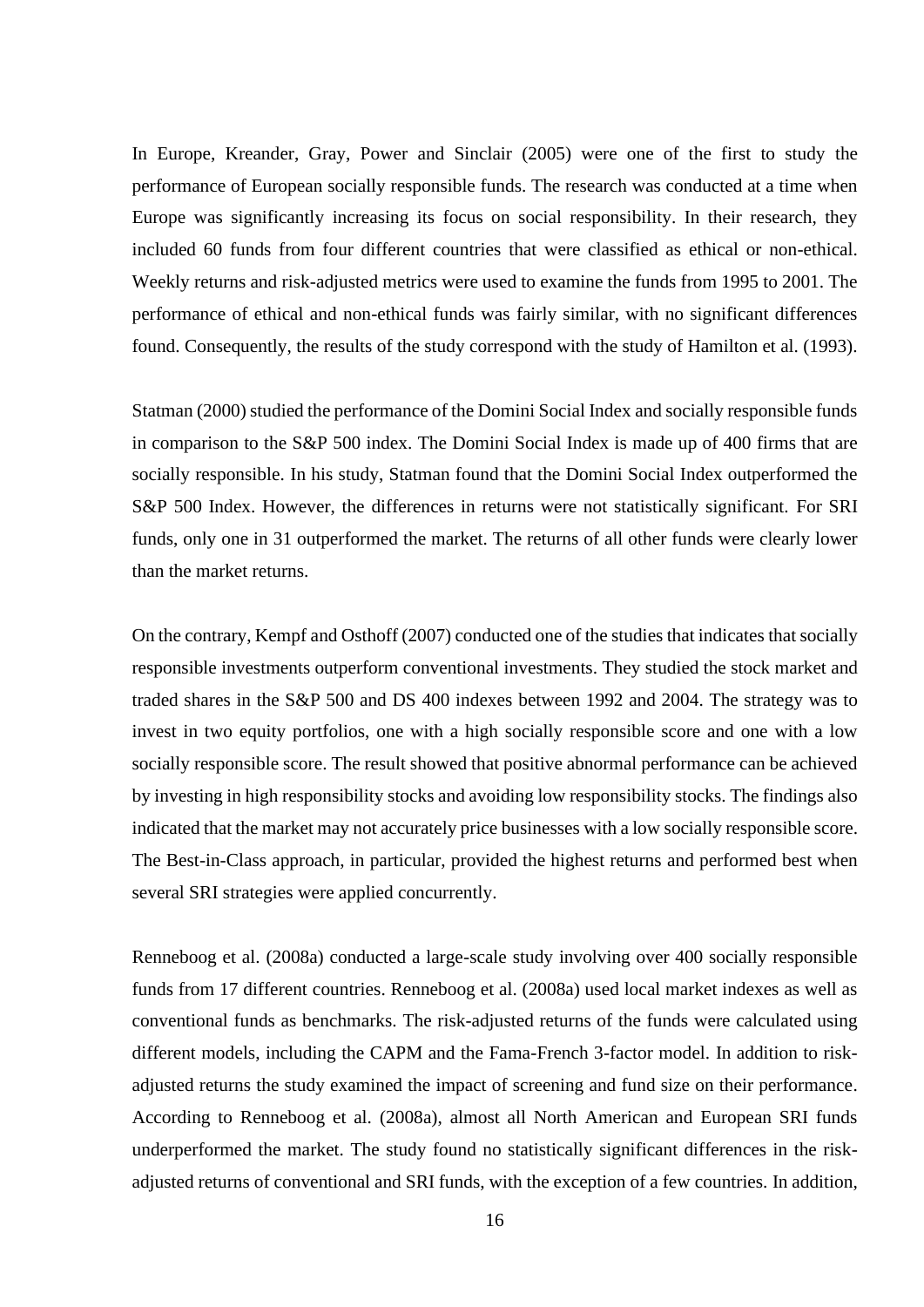the researchers discovered that the screening process for SRI funds has a significant impact on their performance. Funds that used the management company's internal research teams for screening clearly outperformed those that relied on external services. In addition, the number of screens had an effect on the fund's income. As more screens were used, the returns on the funds decreased. The size of SRI funds in the study had no effect on their returns. This was surprising because Chen, Harrison, Huang, and Kubic (2004) have shown that the increasing size of conventional funds has a diminishing effect on their returns.

Much research on the performance of socially responsible investments has been conducted, but it is still difficult to determine with certainty if socially responsible companies or funds will perform better or worse than other companies or funds. The previous study indicates that the market does not price responsibility factors, hence socially responsible investments would provide no additional benefits or drawbacks to investors. Thus, socially responsible investing does not appear to yield higher returns than other investment strategies. Therefore, whether the investee is socially responsible makes no difference in terms of investment returns. However, because a socially responsible investor is not required to accept lower profits on investments, it is possible to believe that adopting responsibility will enhance value.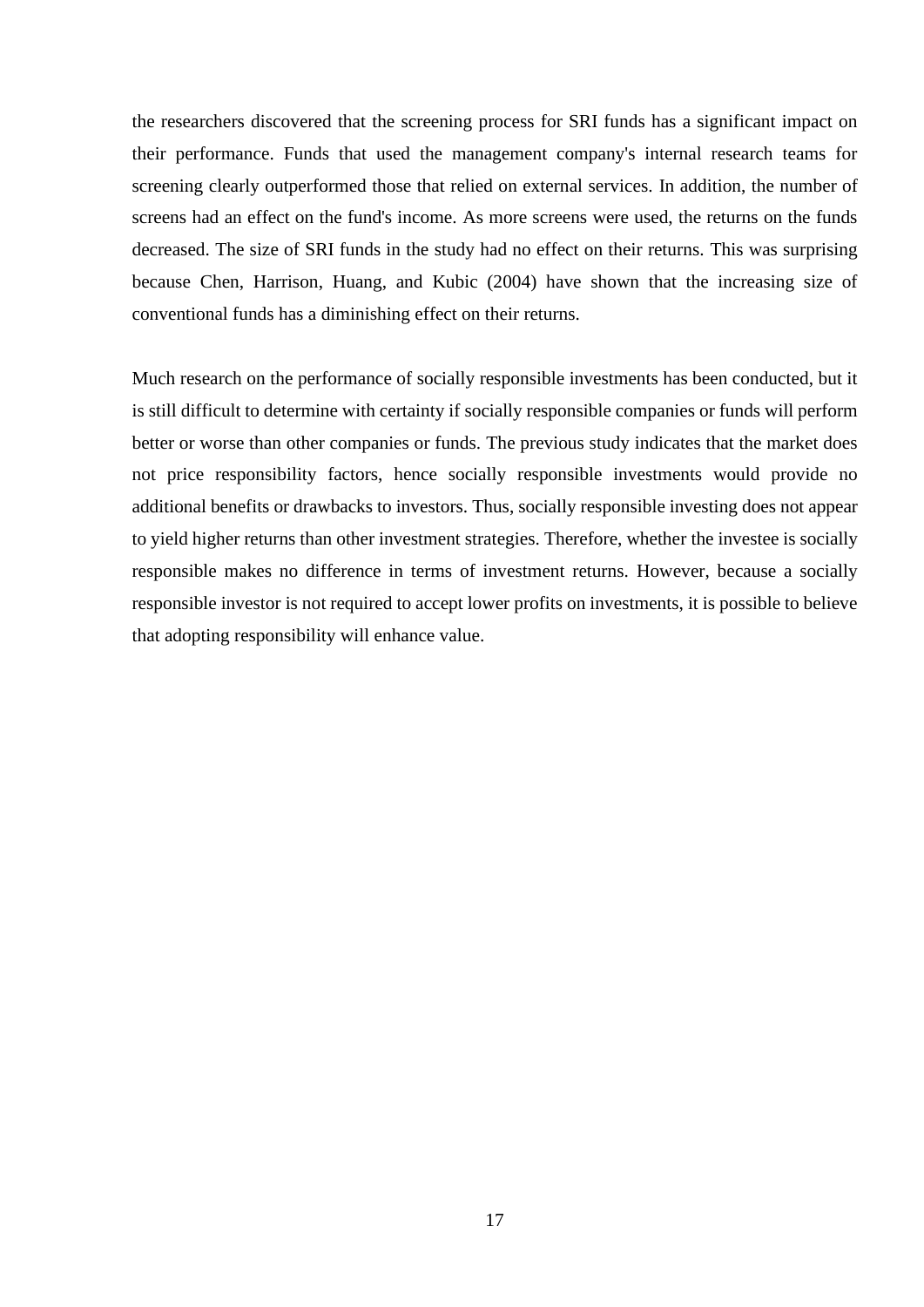## <span id="page-17-0"></span>**2. METHODOLOGY**

The study will be conducted as a quantitative study since the study examines risk-adjusted returns and the historical performance of funds. The primary aim is to examine how socially responsible investment funds have coped with the market portfolio, as well as whether socially responsible investing causes financial losses to investors.

A mere comparison of the average returns and volatility of the funds under study yields insignificant results. For meaningful and effective comparison, it is preferable to compare investments with similar risk structures and proportion the risks of investments to their returns (Bodie et al. 2014, 837). Therefore, the focus of the study is on traditional portfolio performance metrics developed by William Sharpe, Jack Treynor, and Michael Jensen to fill gaps in the Capital Asset Pricing Model (CAPM) and improve the comparability. In performance measures, returns of funds are proportioned to their risk, as well as the market's return and risk.

The Sharpe ratio (1966), Treynor ratio (1965), and Jensen's alpha (1968) are used to analyze the performance of the funds. Sharpe ratio and Treynor ratio are widely used metrics for analyzing performance in similar studies, and both ratios adapt well to market portfolio comparison. Jensen's alpha, which is based on the CAPM, is another well-known performance measure.

The research's dataset consists of 13 Finnish socially responsible mutual funds. For empirical testing, the funds' logarithmic monthly returns were used. All funds and benchmark index were valued on the first day of each month between 01.01.2014 and 1.12.2020. The valuations of funds and the benchmark index were searched in the Thomson Reuters DataStream database. All the values utilized were dividend adjusted. Linear regressions were performed using Microsoft Excel. The study did not account for the costs related to the ownership of funds, such as subscription and redemption fees. The aim was to keep the research unambiguous and to make the research objectives comparable.

### <span id="page-17-1"></span>**2.1 Data Collection**

The study includes only funds operating in the Finnish investment market. However, some of the funds are also located abroad, as there are only a limited number of socially responsible funds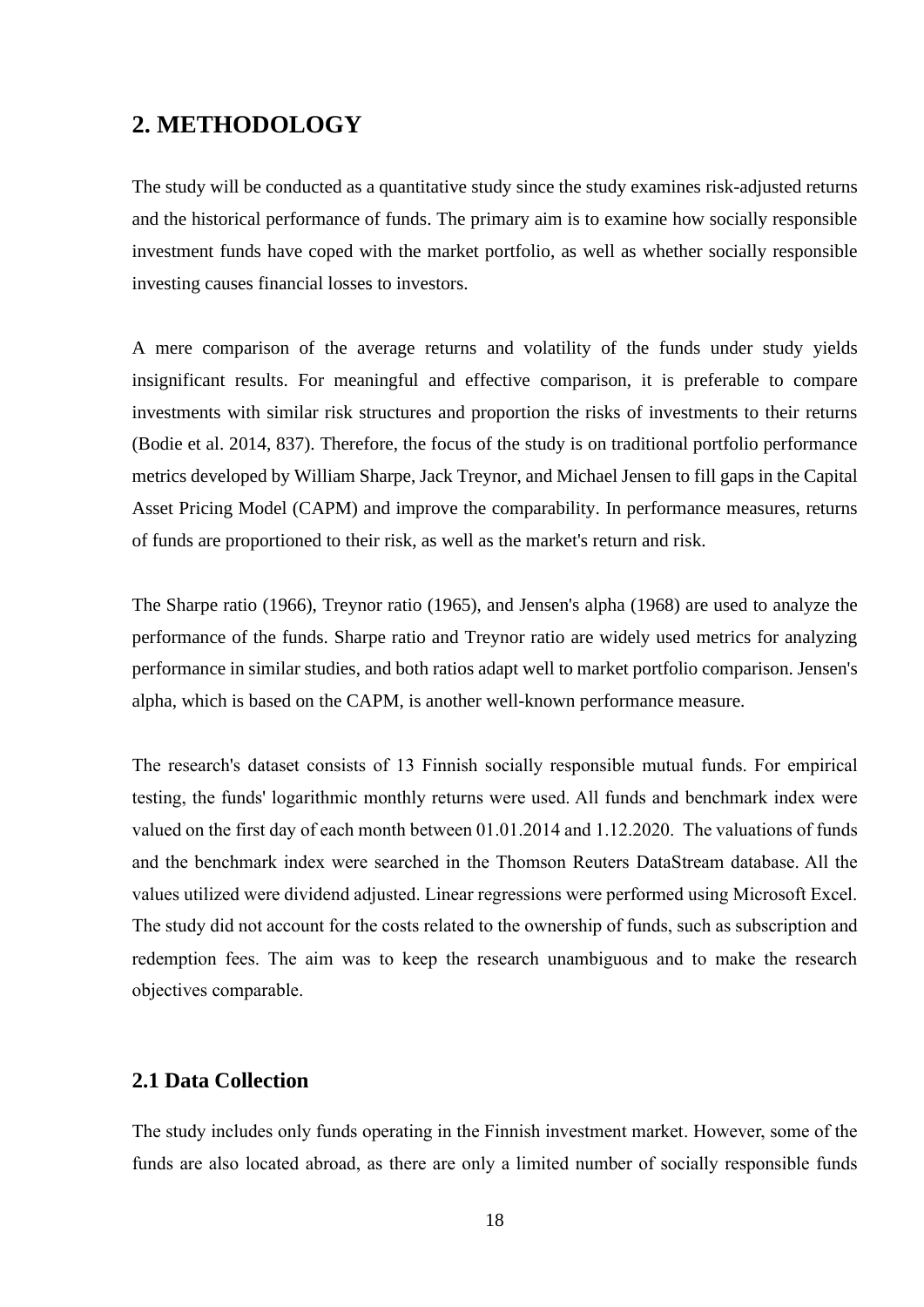offered by Finnish banks and financial companies. For the study, equity funds having at least 90% of their assets invested in equities were selected. To make the comparison between funds as accurate as feasible, hybrid funds and bond funds were purposefully excluded from the data. Morningstar's database of SRI funds was used in the fund selection process. All of the funds selected invest primarily in shares of Finnish or European companies. The objective was to choose funds from as many different finance companies as feasible. The study period was chosen as 01.01.2014–1.12.2020, meaning a seven-year review interval. The study period was chosen because the study focuses on the long-term performance of the funds. Furthermore, the time period was influenced by the fact that socially responsible investing is a relatively new concept in Finland.

Table 1 provides basic information on socially responsible funds. All of the funds chosen were founded before the 2010s. There are significant variances in the sizes of the funds. The largest fund is Säästöpankki Kotimaa A, which has a capitalization of more than EUR 475,53 million. The smallest fund in the dataset is UB HR Suomi Kasvu, which is worth around EUR 20,63 million.

| <b>Fund</b>                           | <b>ISIN</b>  | <b>Total Assets</b><br>(MEUR)<br>29.10.2021 | <b>Inception</b><br><b>Date</b> |
|---------------------------------------|--------------|---------------------------------------------|---------------------------------|
| Aktia Capital B                       | FI0008801071 | 437,25                                      | 15.5.1992                       |
| Danske Invest Sustainability Equity G | FI0008802921 | 406,7                                       | 1.11.1999                       |
| eQ Finland 1 K                        | FI0008812169 | 72,93                                       | 13.6.2007                       |
| Fondita Equity Spice A                | FI0008802848 | 21,41                                       | 7.4.1997                        |
| LocalTapiola ESG Dividend Finland A   | FI0008811021 | 83,21                                       | 4.9.2006                        |
| Nordea Finnish Stars Fund A Growth    | FI0008800016 | 408,42                                      | 15.5.1992                       |
| <b>OP-Climate B</b>                   | FI0008802434 | 452,19                                      | 7.4.1997                        |
| <b>POP</b> Finland                    | FI0008808456 | 64,94                                       | 1.2.2005                        |
| S-Bank Emerging Markets ESG Share     | FI0008810148 | 303,07                                      | 7.12.2005                       |
| SEB Finlandia Optimized Low Carbon B  | FI0008802558 | 254,06                                      | 30.9.1993                       |
| Seligson & Co Finland Index A         | FI0008801758 | 185,77                                      | 1.4.1998                        |
| Säästöpankki Kotimaa A                | FI0008806617 | 475,53                                      | 13.5.2003                       |
| <b>UB HR Finland Growth</b>           | FI0008807334 | 20,63                                       | 30.4.2004                       |

Table 1. Socially responsible funds' basic information

<span id="page-18-0"></span>Source: Morningstar (2021)

## **2.2 Benchmark index and risk-free return**

The benchmark index serves as a reference point for comparing the performance of the Funds to the overall development of the market. The benchmark index was selected in such a way that it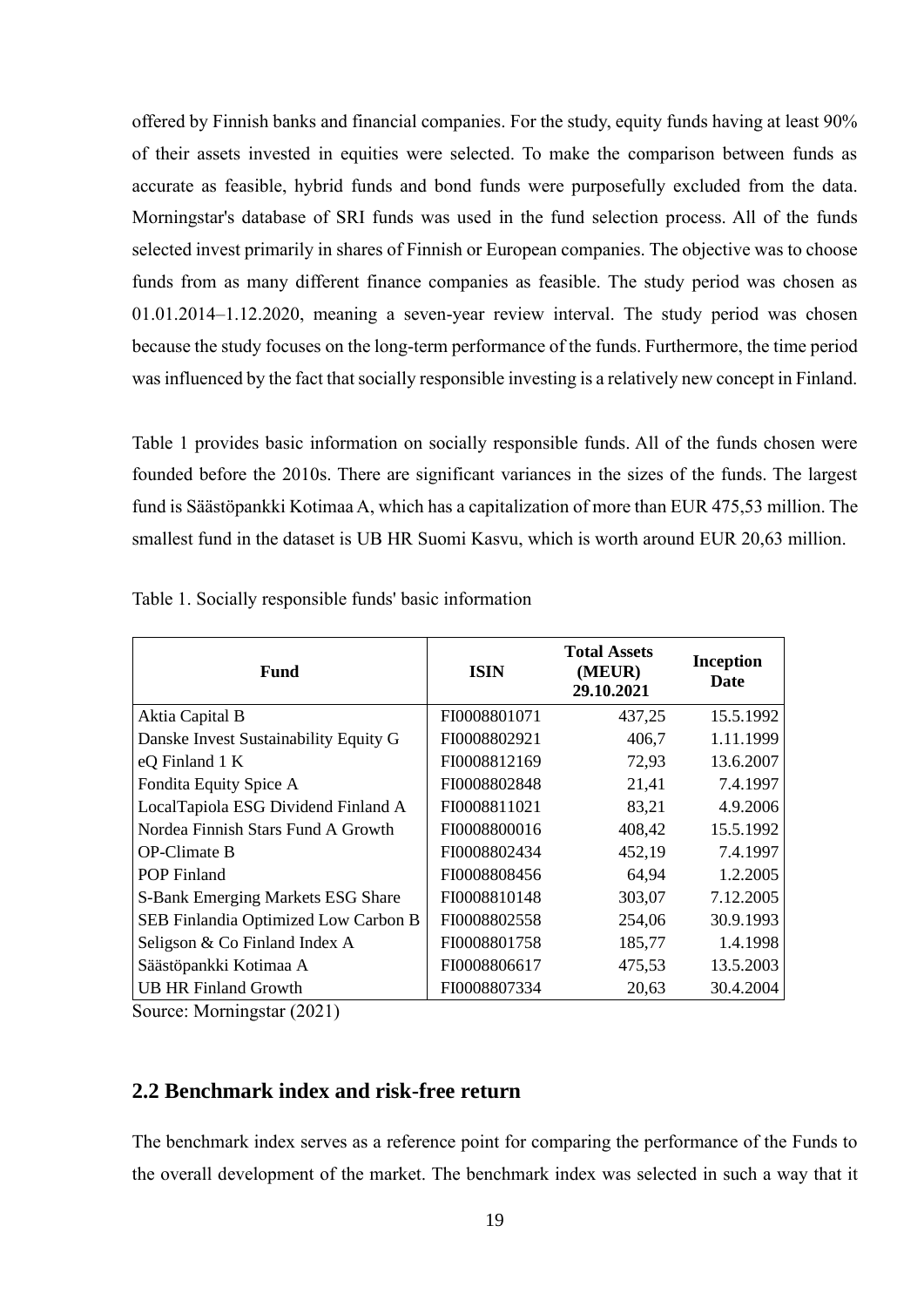seeks to reflect the development of the Finnish market as accurately as possible. Hence, the OMX Helsinki GI index was chosen as the benchmark index since the NASDAQ OMX Helsinki is Finland's only official stock exchange and the OMXH index describes the aggregate exchange rate development of all listed shares on the Helsinki Stock Exchange. The index's objective is to reflect the market's current state and changes. The OMX Helsinki Growth Index (GI) was chosen for the study rather than the Price Index (PI), because the growth index describes the overall return on the shares included in the index, taking into account both the increase in the value of the shares and the dividends they distribute. Figure 1 presents the development of the benchmark growth index over the time period under consideration.



Figure 1. The OMX Helsinki Growth Index's development over the study period Source: Thomson Reuters Datastream database (2021)

A risk-free interest rate reflects a level of market risk that cannot be mitigated through diversification. Thus, to study the risk-adjusted returns of funds using various performance metrics, the one-month Euribor rate was chosen as a risk-free return for the study. The Euro Interbank Offered Rate (Euribor) is the rate at which the largest banks in the European Economic and Monetary Union region offer fixed-term deposits from one prime bank to another. Euribor controlling banks are chosen based on market criteria, ensuring that interest rates reflect the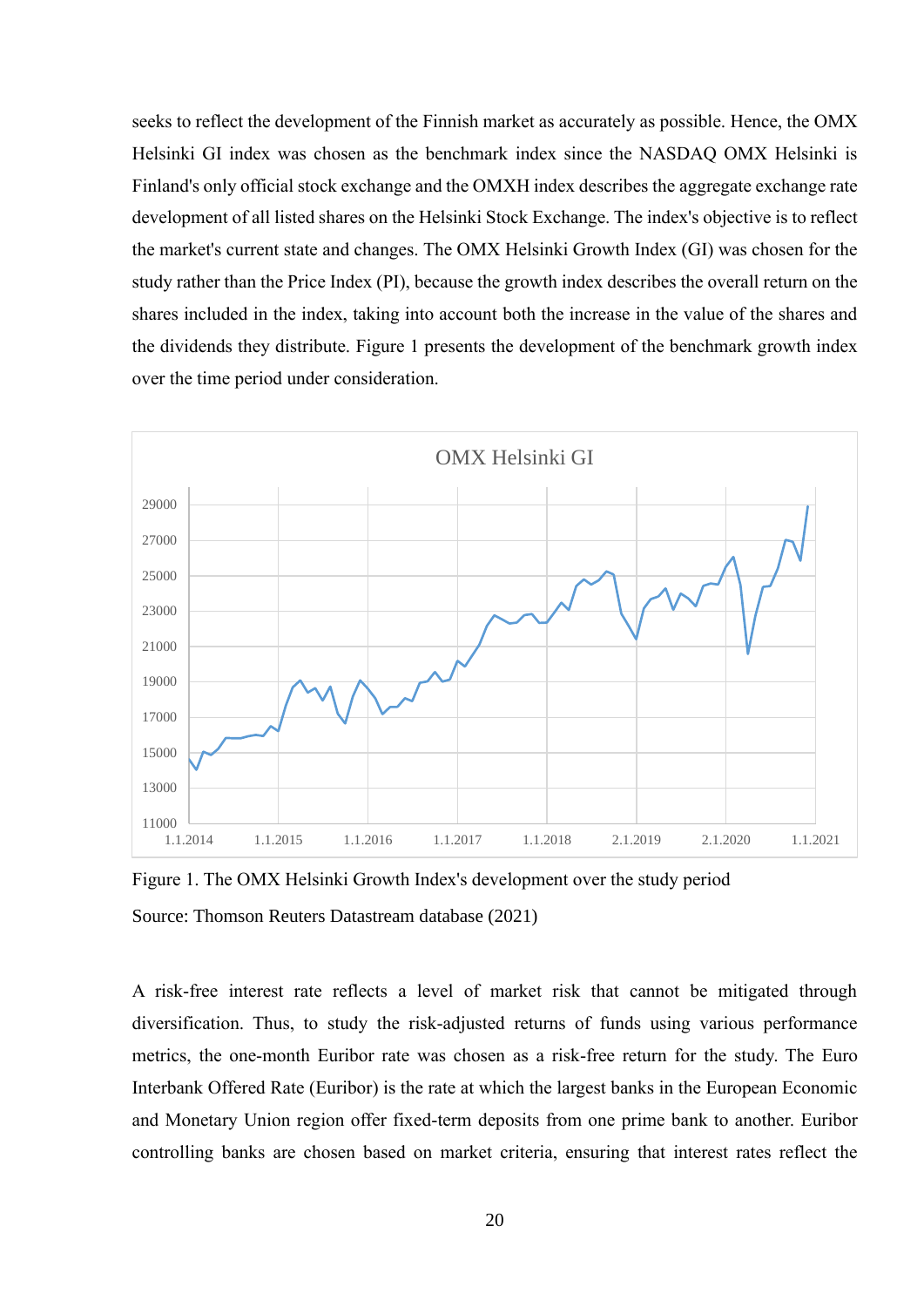diversity of the European money market as a whole. Because of these factors, Euribor is a useful and comprehensive benchmark for the European Economic Area (EMMI 2021).

#### <span id="page-20-0"></span>**2.3 Research methods**

The study analyzes fund performance using three widely used risk-adjusted performance metrics. Selected performance metrics were Sharpe's ratio, Treynor ratio, and Jensen's alpha. The monthly values of the funds were obtained from the Thomson Reuters DataStream database, and the first day of each month was selected as the listing date. Logarithmic returns were computed for all funds and the benchmark index, thus resulting in more normally distributed data. Logarithmic transformations were performed using Formula 1.

$$
R_t = \ln\left(\frac{P_t}{P_{t-1}}\right) \tag{1}
$$

where  $R_t$  is portfolio return in period t,  $P_t$  is portfolio value in period t and  $P_{t-1}$  is portfolio value for period t -1. The geometric averages of logarithmic monthly returns were used to calculate the values of all risk-adjusted performance metrics. Logarithmic monthly returns were also used to calculate the volatility of the funds and the index.

#### <span id="page-20-1"></span>**2.3.1 Sharpe ratio**

Sharpe's ratio is a widely used metric for portfolio performance that is based on a formula developed by Sharpe (1966). It measures the risk-adjusted return of an investment instrument. Sharpe's ratio is calculated by dividing the difference between portfolio return and risk-free return by the unit of volatility or total risk. Therefore, it describes how much excess return is gained in exchange for the volatility of investing in a riskier portfolio. The higher Sharpe's ratio, the better the portfolio performed in comparison to the risk. Sharpe's ratio was computed using Formula 2.

*Sharpe's ratio* = 
$$
\frac{R_i - R_f}{\sigma_i}
$$
 (2)

where  $R_i$  is the return of the portfolio,  $R_f$  is the risk-free rate and  $\sigma_i$  is the standard deviation of the portfolio's excess return.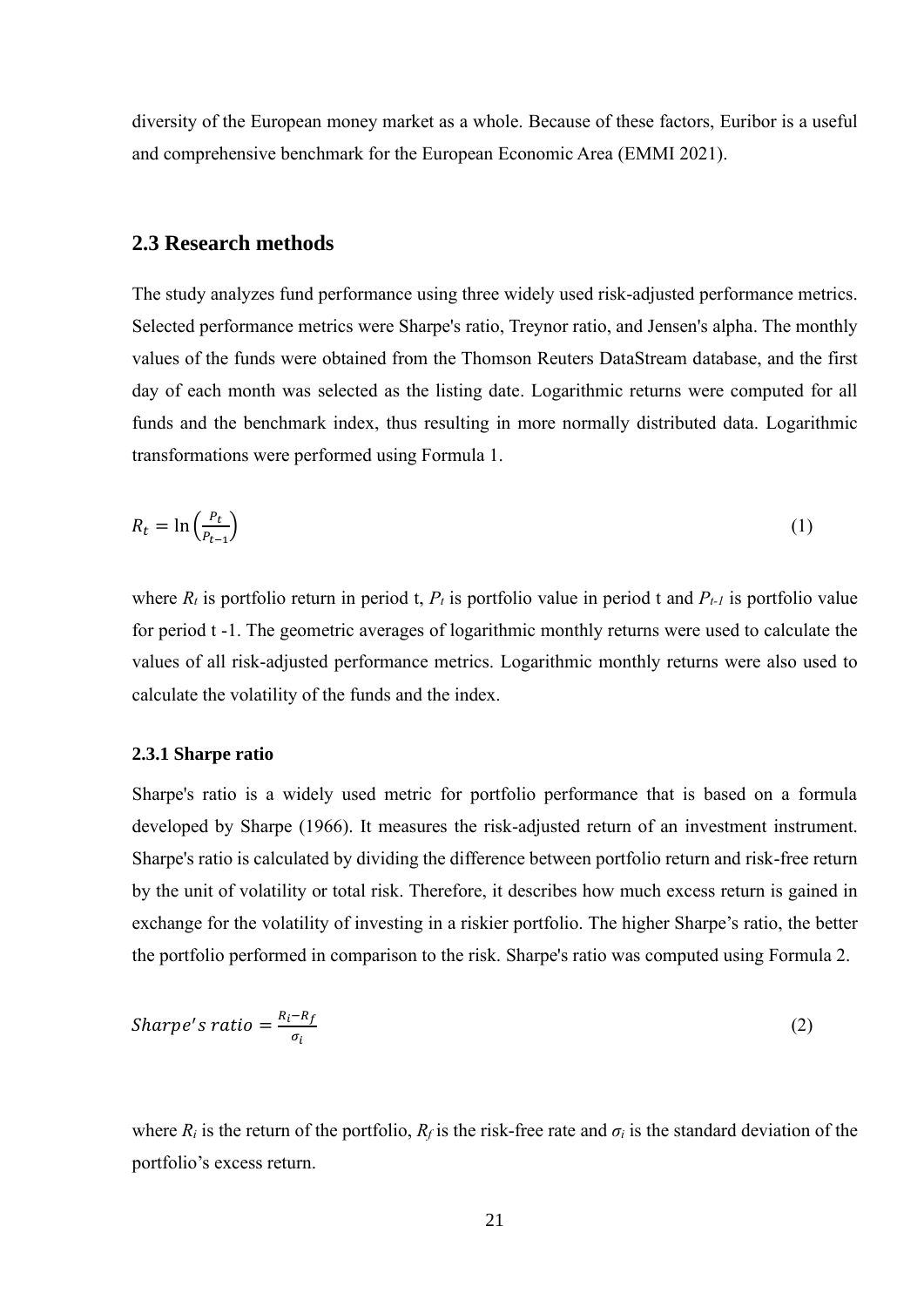#### <span id="page-21-0"></span>**2.3.2 Treynor ratio**

The Treynor ratio, which was developed by Jack Treynor (1965), is another commonly used metric in portfolio comparison. The Treynor ratio is calculated by dividing the difference between the portfolio's return and the risk-free return by the portfolio's beta factor, which is systematic risk. The Treynor ratio was calculated according to Formula 3.

$$
Treynor ratio = \frac{R_i - R_f}{\beta_i} \tag{3}
$$

where  $R_i$  is the portfolio return,  $R_f$  is the risk-free return, and  $\beta_i$  is the beta factor known from the CAP model, which is considered as a measure of systematic risk. Treynor ratio measures the return on an investment where there is no diversification of risk. Thus, it compares the return to the market risk.

Given the difference in risk levels used in the Sharpe's and Treynor ratios, it is feasible that when comparing performance, the measures will place comparable indices in a different position. These metrics provide comparable results in a fully distributed portfolio as overall risk approaches a systematic risk that cannot be mitigated by diversification. When looking at the Treynor ratio in a weakly distributed portfolio, it is possible to find high-efficiency values, although efficiency can still be low when measured by Sharpe's ratio (Tripathi and Bhandari 2015).

#### <span id="page-21-1"></span>**2.3.3 Jensen's alpha**

Jensen's alpha is a metric developed by Jensen (1968) that shows how much the return on investment differs from the CAP model's forecast at a certain risk level. Alfa describes the excess or underperformance of the average return on the market portfolio by the beta factor and the average return given by the CAP model. Jensen (1968) presented the following Formula 4 for calculating alpha.

$$
Jensen's alpha = \alpha_i = R_i - (R_f + \beta_i (R_m - R_f))
$$
\n(4)

where  $R_i$  is the portfolio return,  $R_f$  is the risk-free return, and  $\beta_i$  is the beta factor, and  $R_m$  is the market portfolio return. If Jensen's alpha is positive, the portfolio has performed better than expected. Negative Jensen's alpha implies that the portfolio performed worse than other portfolios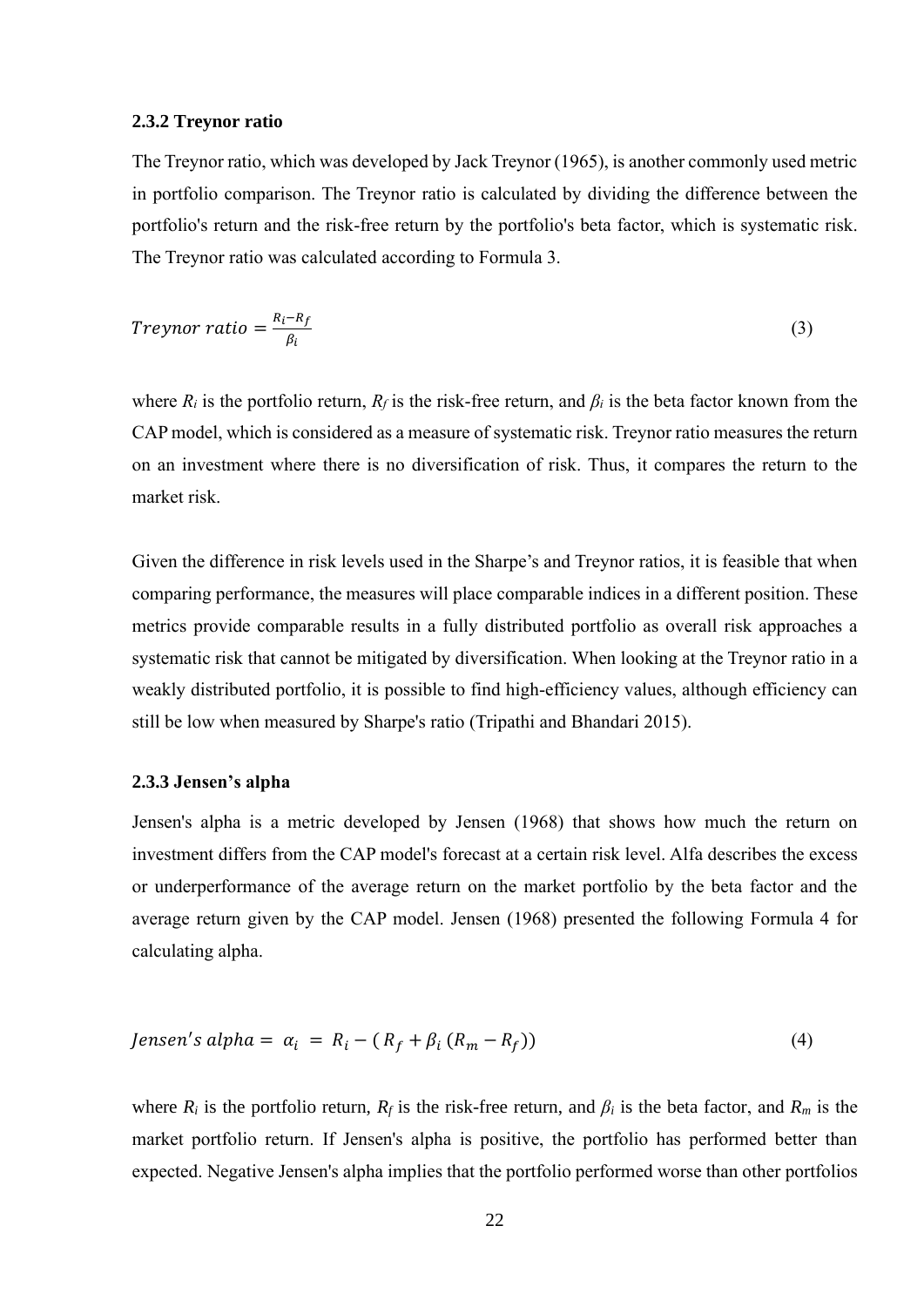with the same level of risk. Jensen's alpha is also known as Single Factor Alpha, which is shown in Formula 5.

$$
Single Factor Alpha = R_i - R_f = \alpha_i + \beta_i (R_m - R_f)
$$
\n<sup>(5)</sup>

is obtained by organizing Jensen's alpha (Formula 4). The alphas in the study were determined using the Single Factor Alpha formula.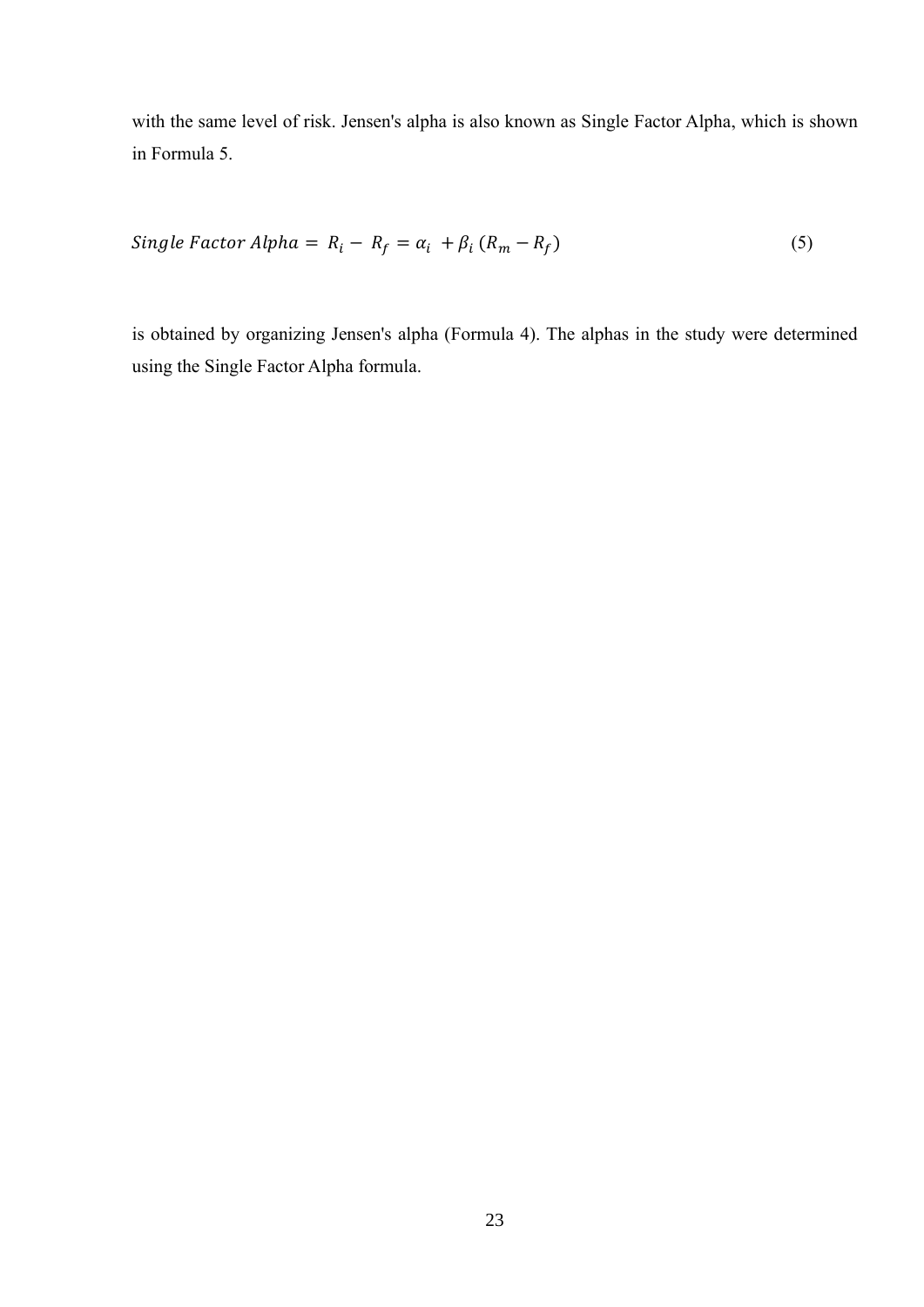# <span id="page-23-0"></span>**3. ANALYSIS AND DISCUSSION**

This chapter presents the study's findings and examines the performance of the responsible funds during the study's review period. Initially, the focus is on fund performance in terms of average returns and volatility, after which it examines fund performance using risk-adjusted performance metrics. Finally, the regression analysis is used to compute the beta, alpha, and coefficient of determination of the responsible funds.

### <span id="page-23-1"></span>**3.1 Data analysis and results**

Table 2 shows the geometric mean annual returns and volatility of socially responsible funds and the OMX Helsinki GI benchmark index. The geometric mean was used to calculate annual returns since it is a more accurate measure of the actual return because it accounts for year-over-year compounding.

| Fund                                  | Returns p.a | Volatility p.a |
|---------------------------------------|-------------|----------------|
| Aktia Capital B                       | 8,11 %      | 16,85 %        |
| Danske Invest Sustainability Equity G | 14,61 %     | 16,82 %        |
| eQ Finland 1 K                        | 9,45 %      | 18,28 %        |
| Fondita Equity Spice A                | 5,90 %      | 16,15 %        |
| LocalTapiola ESG Dividend Finland A   | 8,17 %      | 16,35 %        |
| Nordea Finnish Stars Fund A Growth    | 8,94 %      | 16,87 %        |
| <b>OP-Climate B</b>                   | 9,11 %      | 17,09 %        |
| <b>POP</b> Finland                    | 6,64%       | 17,55 %        |
| S-Bank Emerging Markets ESG Share     | 4,46 %      | 17,85 %        |
| SEB Finlandia Optimized Low Carbon B  | 7,72 %      | 16,62 %        |
| Seligson & Co Finland Index A         | 9,48 %      | 16,92 %        |
| Säästöpankki Kotimaa A                | 7,16 %      | 17,50 %        |
| <b>UB HR Finland Growth</b>           | 8,83 %      | 16,03 %        |
| <b>Index</b>                          |             |                |
| OMX Helsinki GI                       | 9,01 %      | 15,23 %        |

Table 2. Returns and volatilities of socially responsible funds and index.

Source: Author's calculations based on data from Thomson Reuters Datastream (2021)

Danske Invest Sustainability Equity G had the highest returns of the funds throughout the time period analyzed, with an average annual return of 14,61 percent, which outperformed the index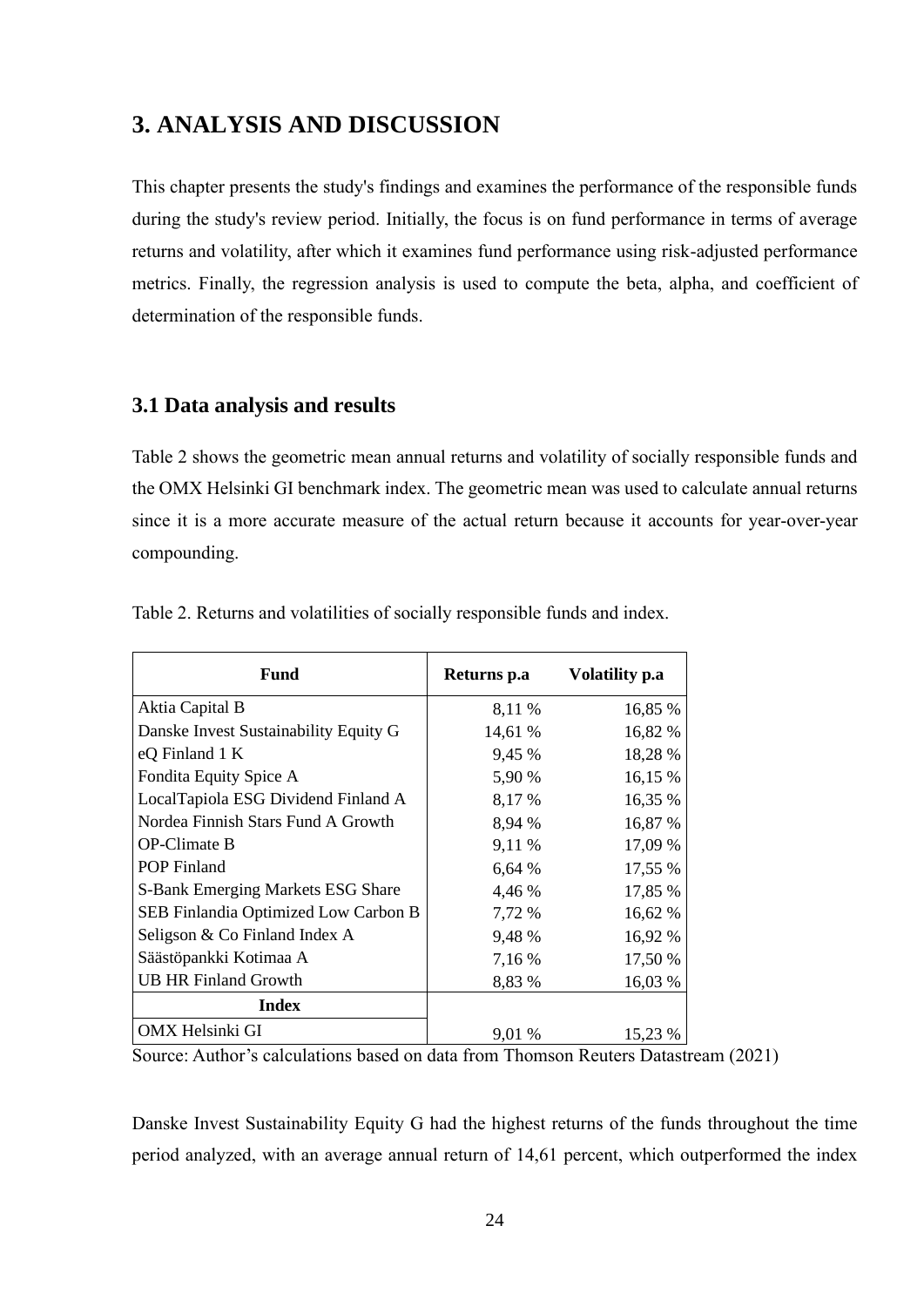return by 5,6 percentage points. Four of all funds had higher average annual returns than the OMX Helsinki GI benchmark index. Thus, nine funds underperformed the benchmark index. However, during the time period analyzed, neither the funds nor the benchmark index made a loss. S-Bank Emerging Markets ESG Share performed the worst of the funds, with an average return of 4,46 percent, which was 4,55 percentage points lower than the benchmark index.

The eQ Finland 1 G fund had the highest volatility with an 18,28 percent volatility, which was 3,05 percentage points higher than the index. All funds exceeded the volatility of the benchmark, with UB HR Finland Growth having the lowest volatility (16,03 %).

Sharpe's and Treynor ratios allow risk-adjusted performance comparisons of mutual funds. Sharpe's ratio compares the return to the total risk of the investment, while Treynor's ratio compares the return to market risk. Table 3 presents the Sharpe's and Treynor ratios for funds and the benchmark index.

| <b>Fund</b>                           | Sharpe's ratio | <b>Treynor ratio</b> |
|---------------------------------------|----------------|----------------------|
| Aktia Capital B                       | 0,139          | 0,0067               |
| Danske Invest Sustainability Equity G | 0,240          | 0,0132               |
| eQ Finland 1 K                        | 0,148          | 0,0070               |
| Fondita Equity Spice A                | 0,108          | 0,0054               |
| LocalTapiola ESG Dividend Finland A   | 0,144          | 0,0069               |
| Nordea Finnish Stars Fund A Growth    | 0,152          | 0,0073               |
| <b>OP-Climate B</b>                   | 0,152          | 0,0083               |
| <b>POP Finland</b>                    | 0,111          | 0,0053               |
| S-Bank Emerging Markets ESG Share     | 0,075          | 0,0053               |
| SEB Finlandia Optimized Low Carbon B  | 0,134          | 0,0064               |
| Seligson & Co Finland Index A         | 0,160          | 0,0074               |
| Säästöpankki Kotimaa A                | 0,119          | 0,0056               |
| <b>UB HR Finland Growth</b>           | 0,158          | 0,0075               |
| Index                                 |                |                      |
| OMX Helsinki GI                       | 0,169          | 0.0074               |

Table 3. Sharpe's and Treynor ratios of socially responsible funds and index.

Source: Author's calculations based on data from Thomson Reuters Datastream (2021)

According to Sharpe's and Treynor ratios, Danske Invest Sustainability Equity G has performed the best, with the highest Sharpe's and Treynor ratios. Meaning that in terms of risk, the fund has outperformed other socially responsible funds and the benchmark index. Danske Invest Sustainability Equity G was the only fund with a Sharpe's ratio greater than the benchmark index.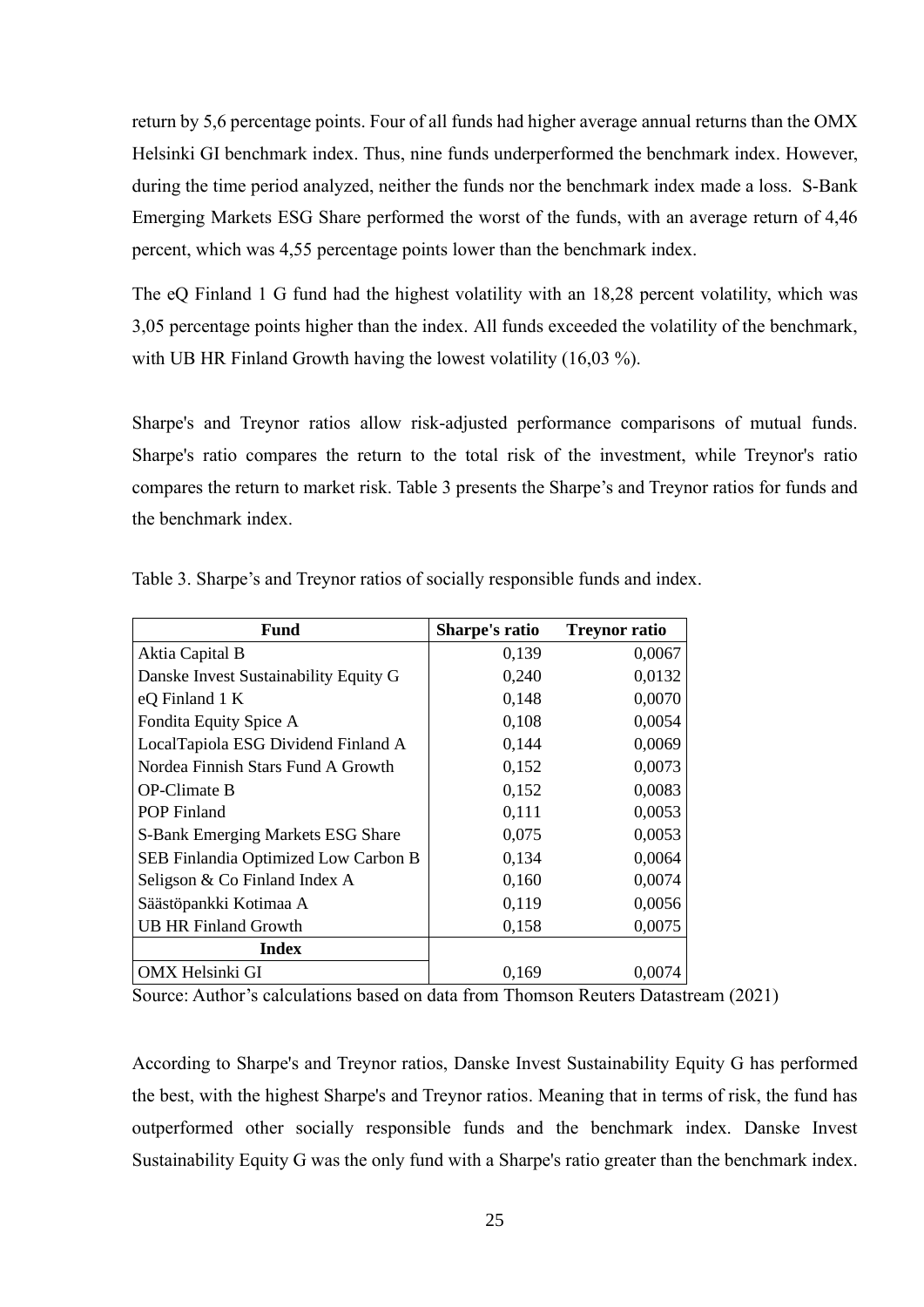S-Bank Emerging Markets ESG Share was the worst performing fund based on Sharpe's and Treynor ratios, which also had the lowest annual return. The Treynor ratio of nine of the funds was lower than the index.

Table 4 displays the calculated alphas and betas for socially responsible funds, as well as the coefficient of determination. At a risk level of one percent, all regression models and betas estimated for the funds were statistically significant. The coefficients of determination for all regression models were above 0,60 except S-Bank Emerging Markets ESG Share (0,390), indicating that the OMX Helsinki GI index properly explained the fund performance.

| Fund                                  | $\alpha$   | ĸ     | $\mathbf{R}^2$ |
|---------------------------------------|------------|-------|----------------|
| Aktia Capital B                       | $-0,00056$ | 1,009 | 0,832          |
| Danske Invest Sustainability Equity G | 0,00544    | 0.885 | 0,642          |
| eQ Finland 1 K                        | $-0,00008$ | 1,107 | 0,851          |
| Fondita Equity Spice A                | $-0,00168$ | 0,926 | 0,763          |
| LocalTapiola ESG Dividend Finland A   | $-0,00029$ | 0,979 | 0,832          |
| Nordea Finnish Stars Fund A Growth    | 0,00008    | 1,012 | 0,835          |
| <b>OP-Climate B</b>                   | 0,00113    | 0,908 | 0,655          |
| <b>POP</b> Finland                    | $-0,00194$ | 1,054 | 0,836          |
| S-Bank Emerging Markets ESG Share     | $-0,00091$ | 0.732 | 0,390          |
| SEB Finlandia Optimized Low Carbon B  | $-0,00085$ | 1,006 | 0,849          |
| Seligson & Co Finland Index A         | 0,00015    | 1,052 | 0,897          |
| Säästöpankki Kotimaa A                | $-0,00175$ | 1,079 | 0,882          |
| <b>UB HR Finland Growth</b>           | 0,00017    | 0,977 | 0,861          |

Table 4. alpha, beta and the coefficient of determination of socially responsible funds.

Source: Author's calculations based on data from Thomson Reuters Datastream (2021)

Jensen's alpha is a measure of a company's risk-adjusted excess returns. Only five funds had a positive alpha during the time period under consideration, implying that they outperformed the CAP model. The funds that had a positive alpha were Danske Invest Sustainability Equity G, Nordea Finnish Stars Fund A Growth, OP-Climate B, Seligson & Co Finland Index A and UB HR Finland Growth. This was not a surprising result, as these same funds outperformed the benchmark in terms of Treynor ratio, with the exception of Nordea Finnish Stars Fund A Growth. Danske Invest Sustainability Equity G had the highest alpha and was the only fund to outperform the benchmark in Sharpe's ratio. POP Finland had the lowest alpha. All alphas, however, were much below one, remained extremely low, and were not statistically significant.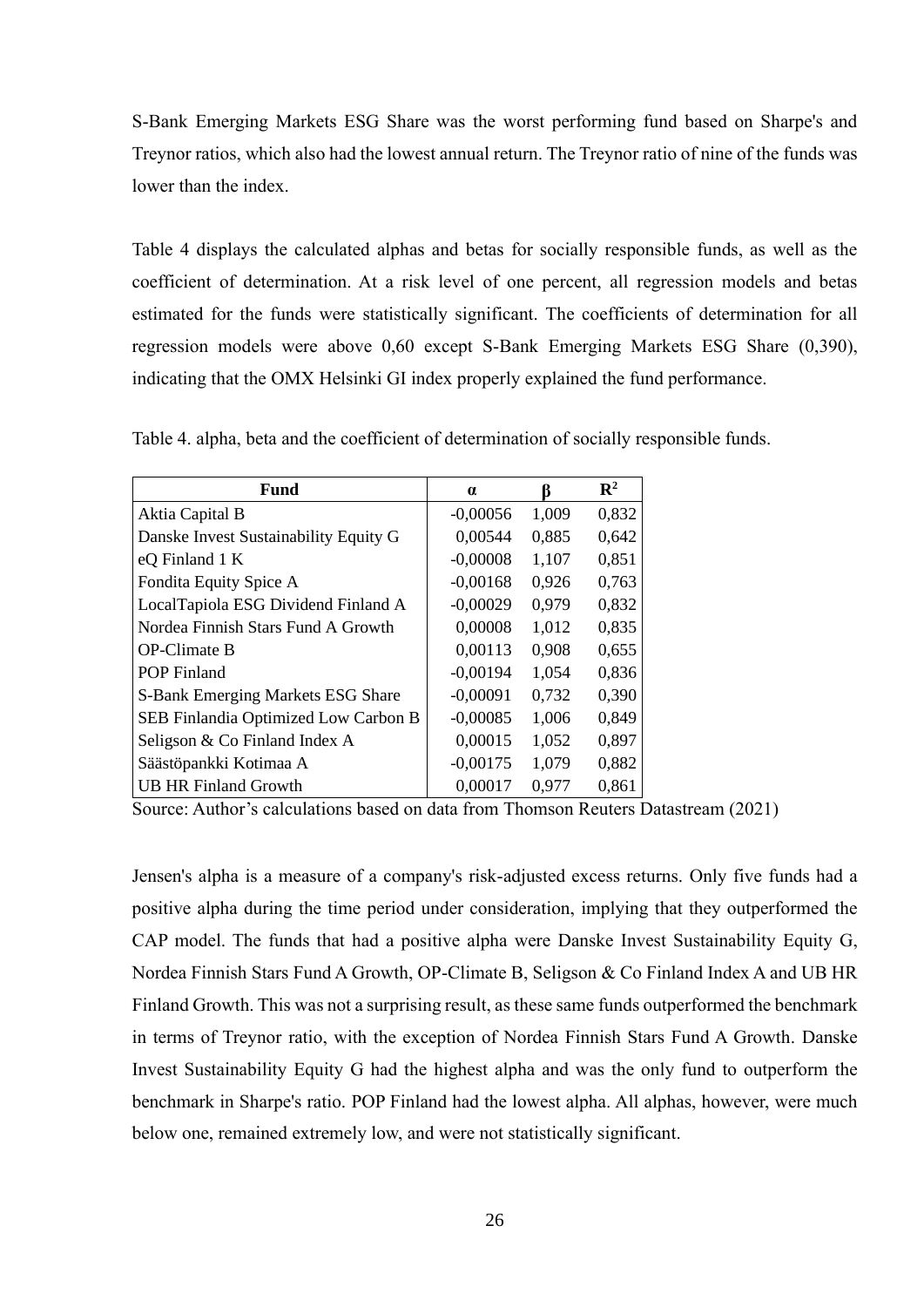Beta is a measure of volatility in comparison to the benchmark index. It compares a fund's systematic risk to the index. Seven funds had beta values greater than one. This means that the market risk in these funds is higher than average. The highest beta risk was with eQ Finland 1 K, which had a beta of 1,107. The eQ Finland 1 K was also the most volatile. The lowest beta value was found in S-Bank Emerging Markets ESG Share.

### <span id="page-26-0"></span>**3.2 Discussion**

On average, socially responsible funds had lower returns than the benchmark index. However, none of the funds or the benchmark index made a loss during the time period studied, and thus Sharpe's and Treynor ratios for all funds were positive.

In terms of Sharpe's ratio, only one of the socially responsible funds outperformed the benchmark index. Thus, based on total risk, the majority of the funds underperformed the OMX Helsinki GI index throughout the time period evaluated. Furthermore, nearly 70% of all funds did perform worse than the index with the Treynor ratio. Hence, indicating that socially responsible funds underperformed the benchmark in terms of market risk. Therefore, it appears that socially responsible funds are more sensitive to market movements. It should be noted, however, that the differences between the funds and the benchmark were rather minor, particularly in the Treynor ratios, but also in the Sharpe's ratios.

The greatest Sharpe's and Treynor ratios were observed in Danske Invest Sustainability Equity G. Furthermore, it had the greatest annual average return and the fifth lowest volatility. S-Bank Emerging Markets ESG Share had the worst risk-adjusted performance, with the lowest annual return.

Despite the fact that the majority of the funds had a negative alpha, it appears that the CAP model adequately explained the returns of the SRI funds and that there were no significant costs or advantages to taking responsibility into account. The findings closely resemble those of Hamilton et al. (1993) in their previous study.

Based on the results, it can be stated that while some funds outperformed their benchmarks on a risk-adjusted basis, the majority of funds underperformed the market portfolio. As a result, social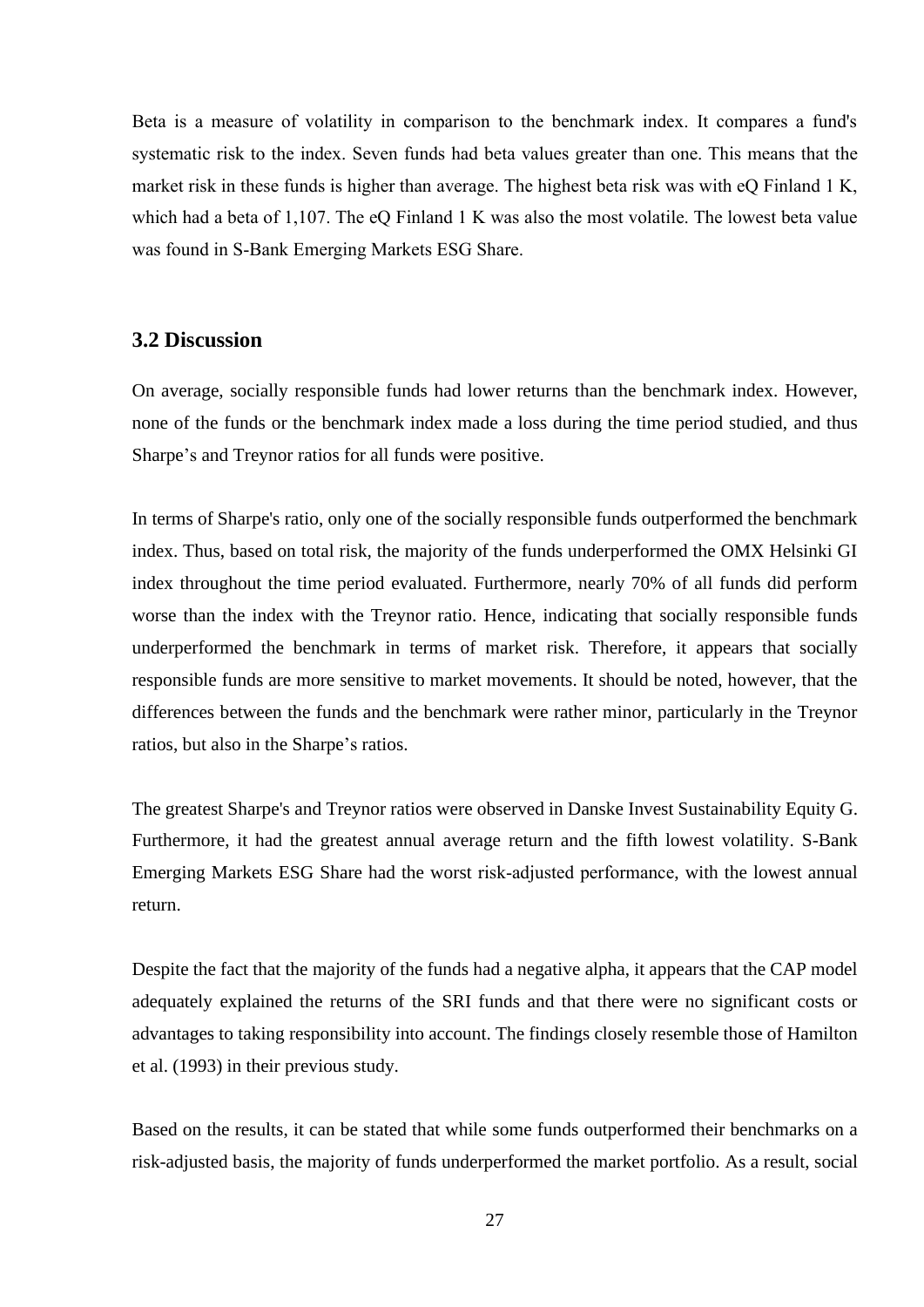factors, corporate governance, and environmental criteria appear to incur at least some costs that have a negative impact on the funds' performance. Portfolio theory would be proven correct in this regard. Screening SRI funds, i.e., limiting investment options, appears to have a negative impact on their risk-adjusted returns. However, the observed differences in risk-adjusted returns were minor. The study's results also support the findings of Renneboog et al. (2008a), who discovered that in the case of SRI funds, the fund's size has no negative impact on the fund's returns. Danske Invest Sustainability Equity G was the best performing fund in the dataset in terms of Sharpe and Treynor ratios, and it was also one of the largest funds.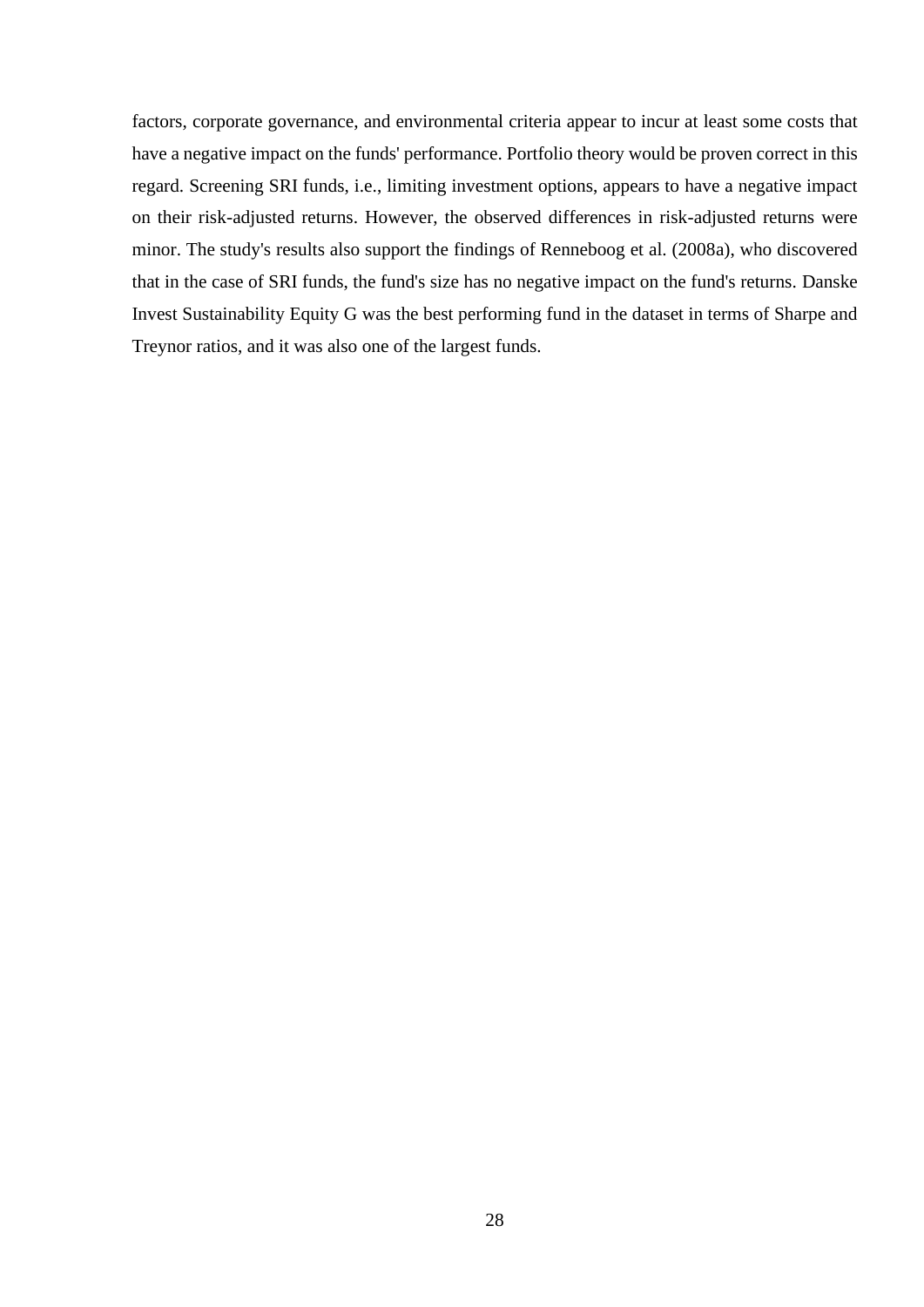# <span id="page-28-0"></span>**CONCLUSION**

The study compared the performance of 13 funds operating in the Finnish investment market to the market portfolio in terms of socially responsible investing for the period 2014-2020. The aim was to determine whether socially responsible investment funds could cope with the market portfolio and if there would be any additional costs for considering social factors, corporate governance, and environmental criteria. The performance of the funds was evaluated using annualized returns and volatility as well as three risk-adjusted performance measures, the Sharpe's ratio, the Treynor ratio, and the Jensen's alpha, with the OMX Helsinki Growth index serving as a benchmark.

The research was limited to socially responsible funds offered by Finnish banks and financial institutions. However, there were not many of these, and because of the small sample size, no strong conclusions can be drawn from the study's findings. The results, however, provide rough estimates of the situation.

Previous research on the subject has produced contradictory results, regardless of the market or investment instruments studied. It is still difficult to predict with certainty whether socially responsible companies or funds will perform better or worse than other companies or funds. And thus, no consensus has been reached on the performance of a socially responsible investment. Generally, however, previous research results suggest that the market will not price responsibility factors, so there will be no additional benefits or disadvantages for individual investors from socially responsible investment. Thus, socially responsible investment does not appear to yield any higher returns than other investment strategies. Therefore, whether or not the investee is socially responsible has no bearing in terms of investment returns. However, because a socially responsible investor is not required to accept lower returns on investments, it is possible to believe that adopting responsibility will enhance value.

According to the results of this study, socially responsible funds generated lower returns and higher volatility than the benchmark index on average. However, neither the funds nor the benchmark index made a loss throughout the time period analyzed, and thus Sharpe's and Treynor ratios were positive for all funds. According to the study's findings, the risk-adjusted performance of socially responsible funds was slightly lower than the market portfolio. Only one of the thirteen funds outperformed the benchmark in terms of Sharpe's ratio and even nine funds had a lower Treynor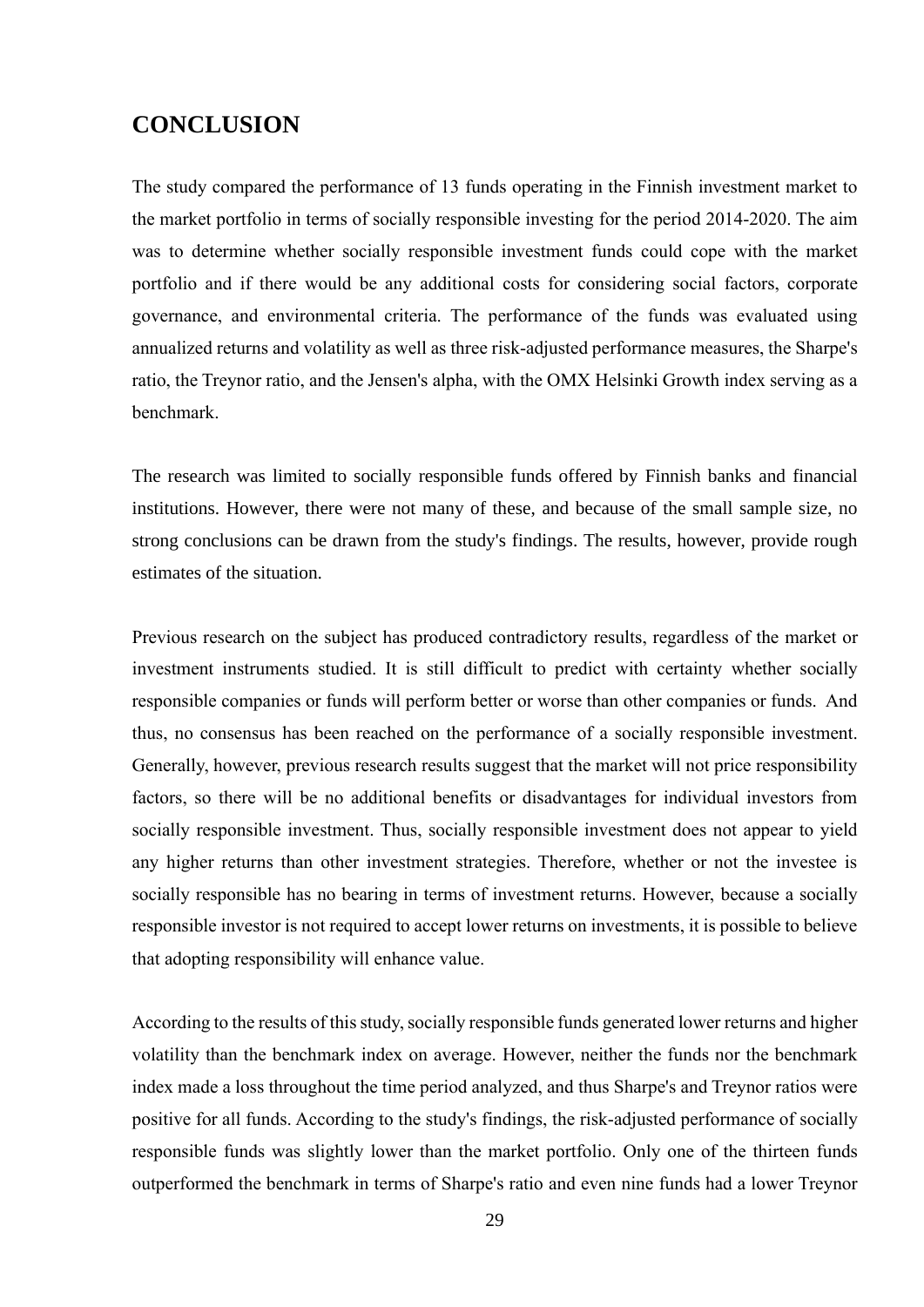ratio than the benchmark index. This suggests that socially responsible funds cope with market risk worse than the benchmark index and are thus more sensitive to market fluctuations. Moreover, when unsystematic risk is taken into account, even more funds underperform the benchmark, since nearly all of the funds surveyed underperformed in terms of overall risk. However, it should be noted that the variations in risk-adjusted returns were minor, especially with Treynor ratios.

Therefore, based on the findings, it can be stated that on average socially responsible funds underperformed the market portfolio. It also appears that considering social factors, corporate governance, and environmental criteria, socially responsible investing incurs at least some costs for the investor, that have a negative impact on the funds' performance. As a result, the riskadjusted returns of SRI funds differ from the market, however, the changes are minor.

In recent decades, socially responsible investment has increased significantly around the world. Growth has occurred at a time when people's attention has been drawn to sustainable development, climate change, human rights, and a variety of other global ethical challenges. Consumers are becoming more concerned with social concerns and are making more responsible purchasing decisions. There has been a lot of research on responsible investing, but not much in Finland. And thus, studying the responsibility of Finnish corporations and their reporting could be an intriguing issue for future research. Many individuals prefer to invest more responsibly, but responsible investing also requires knowledge with company backgrounds. Furthermore, people differ in their sense of social responsibility; some place a higher priority on environmental issues, while others place a higher value on working conditions. It is critical to examine these challenges so that future investments are directed toward organizations that prioritize responsibility in their day-to-day operations.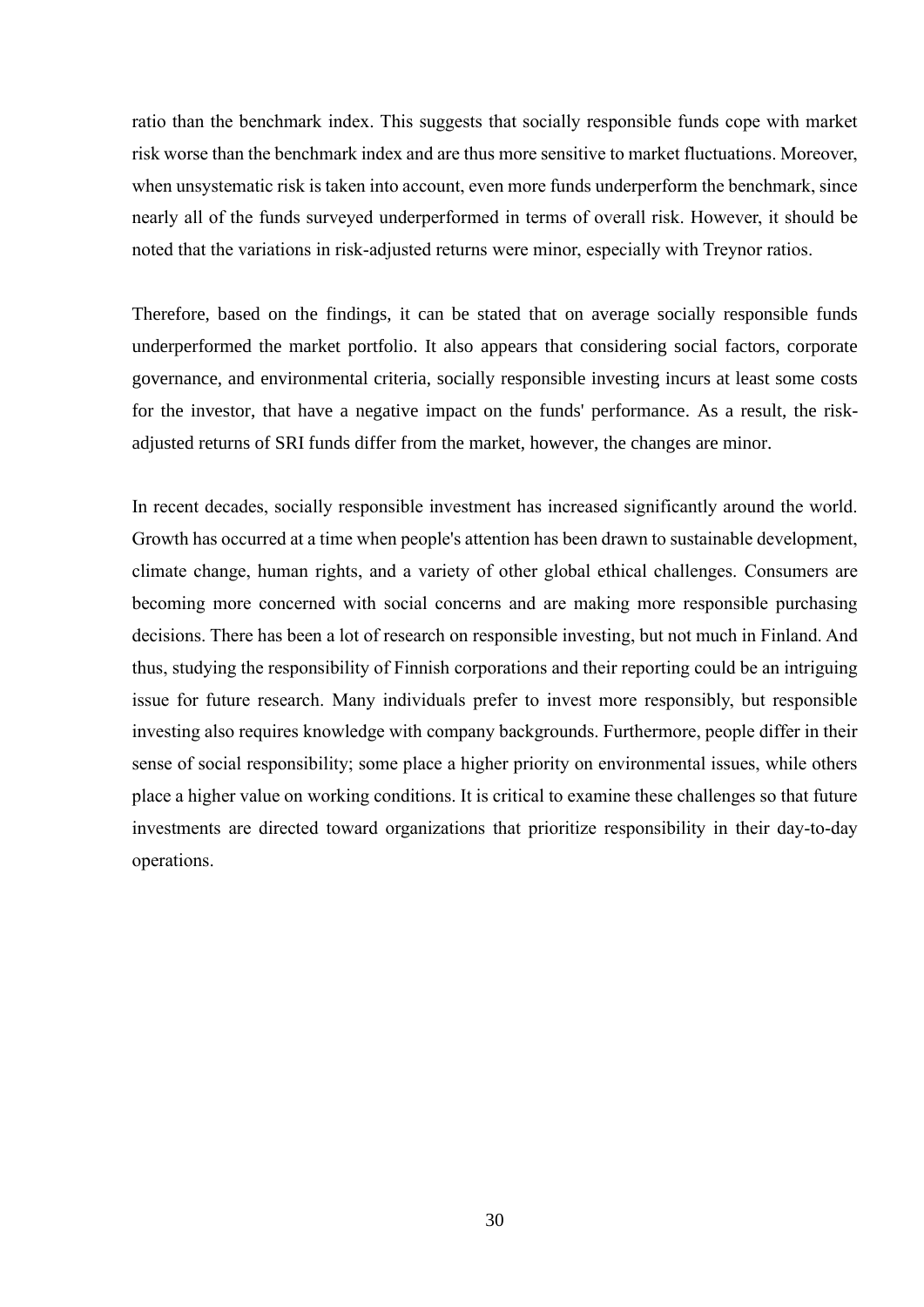## <span id="page-30-0"></span>**LIST OF REFERENCES**

- Baker, H. K., & Nofsinger, J. R. (2012). *Socially responsible finance and investing: Financial institutions, corporations, investors, and activists.* John Wiley & Sons, Incorporated.
- Barnett, M. L., & Salomon, R. M. (2006). *Beyond dichotomy: the curvilinear relationship between social responsibility and financial performance*. Strategic Management Journal, 27(11), 1101–1122.<https://doi.org/10.1002/smj.557>
- Belghitar, Y., Clark, E., & Deshmukh, N. (2014). *Does it pay to be ethical? Evidence from the FTSE4Good.* Journal of Banking & Finance, 47, 54–62. <https://doi.org/10.1016/j.jbankfin.2014.06.027>
- Berry, T. C., & Junkus, J. C. (2012). *Socially Responsible Investing: An Investor Perspective.*  Journal of Business Ethics, 112(4), 707–720[. https://doi.org/10.1007/s10551-012-1567-0](https://doi.org/10.1007/s10551-012-1567-0)
- Bodie, Z., Kane, A. & Marcus, A. J. (2014). Investments (10th global ed.). New York: McGraw Hill Higher Education.
- Chegut, A., Schenk, H. and Scholtens, B. (2011), Assessing SRI fund performance research: Best practices in empirical analysis. Sust. Dev., 19: 77-94.<https://doi-org/10.1002/sd.509>
- Chen, J., Hong, H., Huang, M., & Kubik, J. D. (2004). Does Fund Size Erode Mutual Fund Performance? The Role of Liquidity and Organization. American Economic Review, 94(5), 1276–1302.<https://doi.org/10.1257/0002828043052277>
- Cortez, M. C., Silva, F., & Areal, N. (2009). *The Performance of European Socially Responsible Funds.* Journal of Business Ethics, 87(4), 573–588. [https://doi.org/10.1007/s10551-008-](https://doi.org/10.1007/s10551-008-9959-x) [9959-x](https://doi.org/10.1007/s10551-008-9959-x)
- de Colle, S., & York, J. G. (2008). *Why Wine is not Glue? The Unresolved Problem of Negative Screening in Socially Responsible Investing.* Journal of Business Ethics, 85(S1), 83–95. <https://doi.org/10.1007/s10551-008-9949-z>
- Donaldson, T., & Preston, L. E. (1995). The Stakeholder Theory of the Corporation: Concepts, Evidence, and Implications. The Academy of Management Review, 20(1), 65–91. <https://doi.org/10.2307/258887>
- Dorfleitner, G., Halbritter, G., & Nguyen, M. (2015). *Measuring the level and risk of corporate responsibility – An empirical comparison of different ESG rating approaches*. Journal of Asset Management, 16(7), 450–466.<https://doi.org/10.1057/jam.2015.31>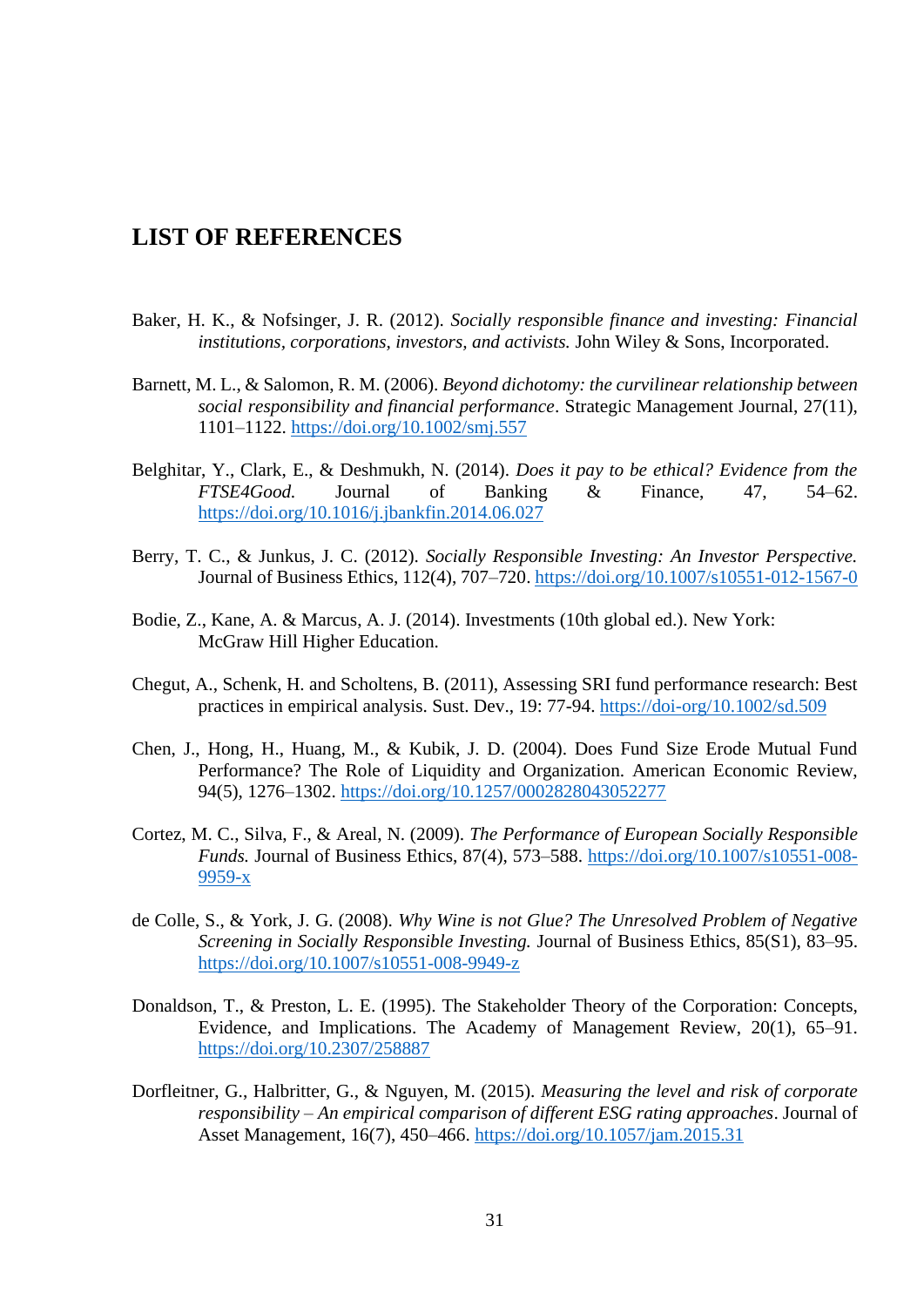- EMMI. (2021). *EURIBOR Benchmark Statement*. Retrieved from [https://www.emmi](https://www.emmi-benchmarks.eu/assets/files/D0246D-2019-EURIBOR%20Benchmark%20Statement%20update%2001%202021_Public.pdf)[benchmarks.eu/assets/files/D0246D-2019-](https://www.emmi-benchmarks.eu/assets/files/D0246D-2019-EURIBOR%20Benchmark%20Statement%20update%2001%202021_Public.pdf) [EURIBOR%20Benchmark%20Statement%20update%2001%202021\\_Public.pdf,](https://www.emmi-benchmarks.eu/assets/files/D0246D-2019-EURIBOR%20Benchmark%20Statement%20update%2001%202021_Public.pdf) 1 October 2021.
- European Parliament, Council of the European Union. (2019). *Regulation (Eu) 2019/2088 Of The European Parliament And Of The Council of 27 November 2019 on sustainability‐related disclosures in the financial services sector.* Official Journal of the European Union. Published.<http://data.europa.eu/eli/reg/2019/2088/oj>
- Eurosif. (2016). *European SRI Study 2016*. European Sustainable Investment Forum. Retrieved from [http://www.eurosif.org/wp-content/uploads/2016/11/SRI-study-2016-LR-.pdf,](http://www.eurosif.org/wp-content/uploads/2016/11/SRI-study-2016-LR-.pdf) 9 September 2021.
- Eurosif. (2018). *European SRI Study 2018*. European Sustainable Investment Forum. Retrieved from [https://www.eurosif.org/wp-content/uploads/2018/11/European-SRI-2018-](https://www.eurosif.org/wp-content/uploads/2018/11/European-SRI-2018-Study.pdf) [Study.pdf](https://www.eurosif.org/wp-content/uploads/2018/11/European-SRI-2018-Study.pdf) 9 September 2021.
- Finsif. (2020). *Vastuullisen sijoittamisen markkinaselvitys 2019*. Retrieved from [https://www.finsif.fi/wp](https://www.finsif.fi/wp-content/uploads/dlm_uploads/2020/01/finsif_markkinaselvitys_2019.pdf)[content/uploads/dlm\\_uploads/2020/01/finsif\\_markkinaselvitys\\_2019.pdf,](https://www.finsif.fi/wp-content/uploads/dlm_uploads/2020/01/finsif_markkinaselvitys_2019.pdf) 9 September 2021.
- Finsif. (2021). *Vastuullisen sijoittamisen opas*. Retrieved from [https://www.finsif.fi/vastuullisen](https://www.finsif.fi/vastuullisen-sijoittamisen-opas/)[sijoittamisen-opas/,](https://www.finsif.fi/vastuullisen-sijoittamisen-opas/) 9 September 2021.
- GSIA. (2020). Global Sustainable Investment Review 2020. Retrieved from [http://www.gsi](http://www.gsi-alliance.org/wp-content/uploads/2021/08/GSIR-20201.pdf)[alliance.org/wp-content/uploads/2021/08/GSIR-20201.pdf,](http://www.gsi-alliance.org/wp-content/uploads/2021/08/GSIR-20201.pdf) 20 October 2021.
- Hamilton, S., Jo, H., & Statman, M. (1993). *Doing Well While Doing Good? The Investment Performance of Socially Responsible Mutual Funds.* Financial Analysts Journal, 49(6), 62–66.<https://doi.org/10.2469/faj.v49.n6.62>
- Jensen, M. C. (1968). The Performance Of Mutual Funds In The Period 1945–1964. The Journal of Finance, 23(2), 389–416.<https://doi.org/10.1111/j.1540-6261.1968.tb00815.x>
- Jokinen, J., Nilsson, K., Karlsdóttir, A., Heleniak, T., Kull, M., Stjernberg, M., … Weber, R. (2020). State of the Nordic Region 2020.<https://doi.org/10.6027/NO2020-001>
- Jones, T. M. (1995). Instrumental Stakeholder Theory: A Synthesis of Ethics and Economics. The Academy of Management Review, 20(2), 404–437.<https://doi.org/10.2307/258852>
- Kempf, A. and Osthoff, P. (2007), *The Effect of Socially Responsible Investing on Portfolio Performance.* European Financial Management, 13: 908-922. [https://doi](https://doi-org/10.1111/j.1468-036X.2007.00402.x)[org/10.1111/j.1468-036X.2007.00402.x](https://doi-org/10.1111/j.1468-036X.2007.00402.x)
- Kreander, N., Gray, R., Power, D., & Sinclair, C. (2005). *Evaluating the Performance of Ethical and Non-ethical Funds: A Matched Pair Analysis*. Journal of Business Finance & Accounting, 32(7–8), 1465–1493.<https://doi.org/10.1111/j.0306-686x.2005.00636.x>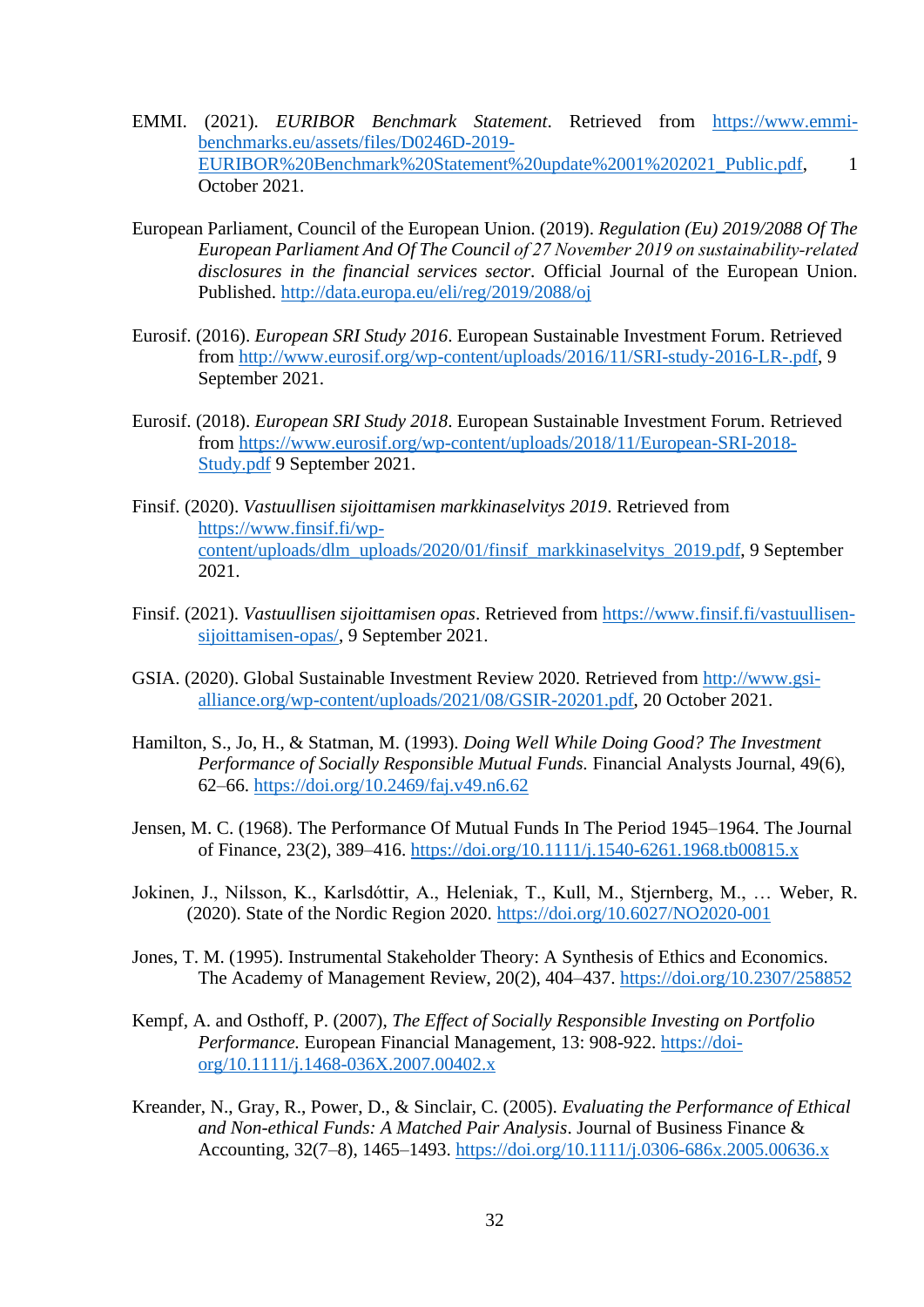- Kurtz, L. (2005). *Answers to Four Questions*. The Journal of Investing, 14(3), 125–140. <https://doi.org/10.3905/joi.2005.580558>
- Kurtz, L., & diBartolomeo, D. (2011). The Long-Term Performance of a Social Investment Universe. The Journal of Investing, 20(3), 95–102. <https://doi.org/10.3905/joi.2011.20.3.095>
- Lean, H. H., Ang, W. R., & Smyth, R. (2015). *Performance and performance persistence of socially responsible investment funds in Europe and North America*. The North American Journal of Economics and Finance, 34, 254–266. <https://doi.org/10.1016/j.najef.2015.09.011>
- Markowitz, H. (1952). *PORTFOLIO SELECTION\*.* The Journal of Finance, 7: 77-91. <https://doi-org/10.1111/j.1540-6261.1952.tb01525.x>
- Mermod, Y. A., & O.Idowu, S. (2014). *Corporate Social Responsibility in the Global Business World*. Springer, Berlin, Heidelberg, 325-355. [https://doi.org/10.1007/978-3-642-](https://doi.org/10.1007/978-3-642-37620-7_19) [37620-7\\_19](https://doi.org/10.1007/978-3-642-37620-7_19)
- Michelson, G., Wailes, N., van der Laan, S., & Frost, G. (2004). *Ethical Investment Processes and Outcomes.* Journal of Business Ethics, 52(1), 1–10. <https://doi.org/10.1023/b:busi.0000033103.12560.be>
- Mollet, J. C., & Ziegler, A. (2014). *Socially responsible investing and stock performance: New empirical evidence for the US and European stock markets*. Review of Financial Economics, 23(4), 208–216.<https://doi.org/10.1016/j.rfe.2014.08.003>
- Morningstar. (2021). Funds. Retrieved from [https://www.morningstar.fi/fi/funds/,](https://www.morningstar.fi/fi/funds/) 15 October 2021.
- Moskowitz, M. (1972) *Choosing Socially Responsible Stocks*. Business and Society, 1, 71–75.
- Orlitzky, M., Schmidt, F. L., & Rynes, S. L. (2003). *Corporate Social and Financial Performance: A Meta-Analysis.* Organization Studies, 24(3), 403–441. <https://doi.org/10.1177/0170840603024003910>
- Pereira, P., Cortez, M. C., & Silva, F. (2019). *Socially responsible investing and the performance of Eurozone corporate bond portfolios.* Corporate Social Responsibility and Environmental Management, 26, 1407–1422. https://doi.org/10.1002/csr.1756
- Renneboog, L., ter Horst, J., & Zhang, C. (2008a). *The price of ethics and stakeholder governance: The performance of socially responsible mutual funds*. Journal of Corporate Finance, 14(3), 302–322.<https://doi.org/10.1016/j.jcorpfin.2008.03.009>
- Renneboog, L., ter Horst, J., & Zhang, C. (2008b). *Socially responsible investments: Institutional aspects, performance, and investor behavior.* Journal of Banking & Finance, 32(9), 1723–1742.<https://doi.org/10.1016/j.jbankfin.2007.12.039>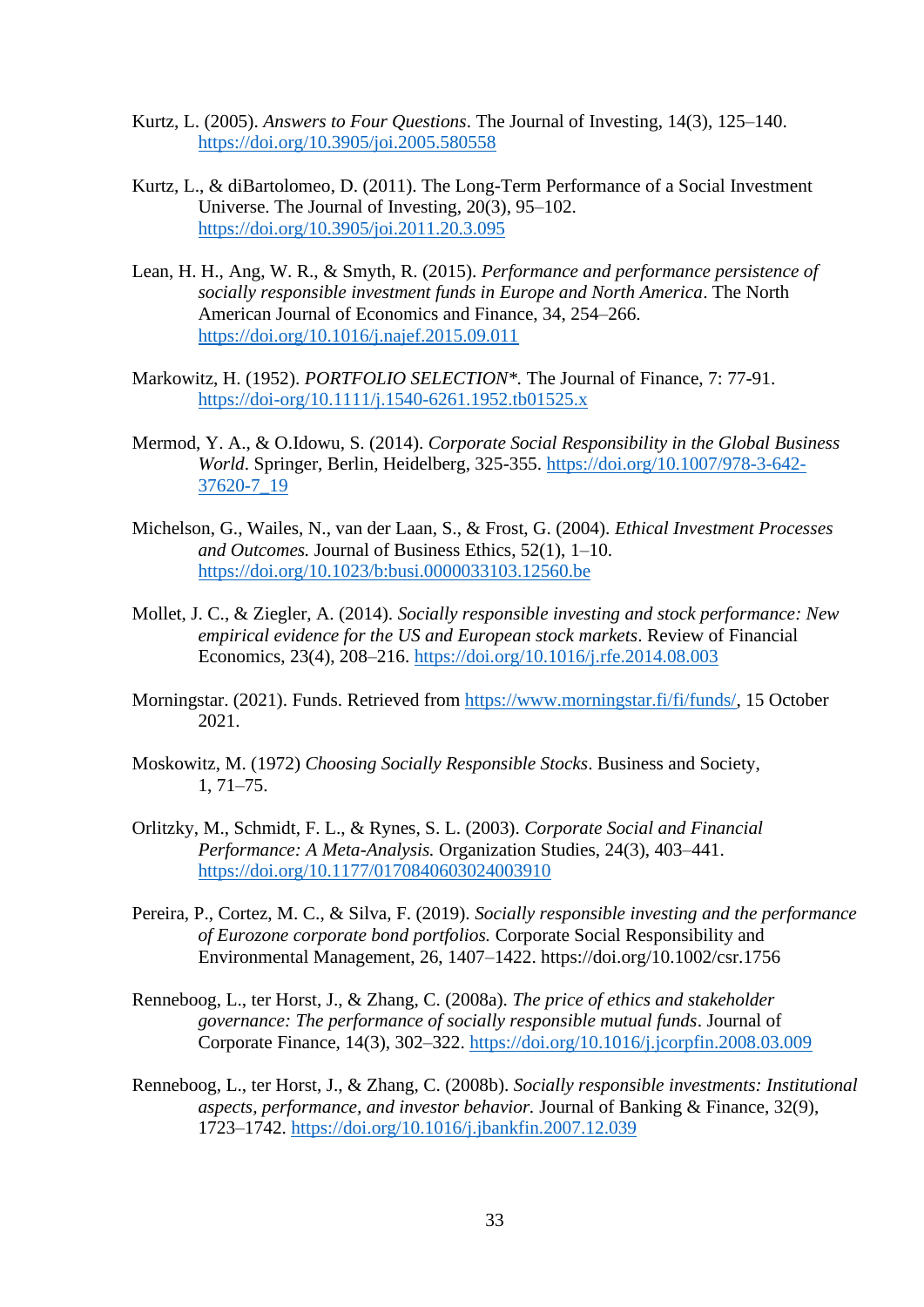- Sandberg, J., Juravle, C., Hedesström, T. M., & Hamilton, I. (2008). *The Heterogeneity of Socially Responsible Investment.* Journal of Business Ethics, 87(4), 519–533. <https://doi.org/10.1007/s10551-008-9956-0>
- Scholtens, B., & Sievänen, R. (2012). *Drivers of Socially Responsible Investing: A Case Study of Four Nordic Countries.* Journal of Business Ethics, 115(3), 605–616. <https://doi.org/10.1007/s10551-012-1410-7>
- Schueth, S. (2003). *Socially responsible investing in the United States.* Journal of Business Ethics, 43(3), 190–191. <https://doi-org/10.1023/A:1022981828869>
- Sharpe, W. F. (1966). *Mutual Fund Performance.* The Journal of Business, 39(1), 119–138. <http://www.jstor.org/stable/2351741>
- Sparkes, R., & Cowton, C. J. (2004). *The Maturing of Socially Responsible Investment: A Review of the Developing Link with Corporate Social Responsibility*. Journal of Business Ethics, 52(1), 45–57.<https://doi.org/10.1023/b:busi.0000033106.43260.99>
- Statman, M. (2000). *Socially Responsible Mutual Funds.* Financial Analysts Journal, *56*(3), 30– 39.<http://www.jstor.org/stable/4480245>
- Treynor, J. L. (1965). *How to Rate Management of Investment Funds*. Harvard Business Review, 43(1), 63–75.<https://doi.org/10.1002/9781119196679.ch10>
- Tripathi, V., & Bhandari, V. (2015). *Socially responsible stocks: a boon for investors in India.* Journal of Advances in Management Research, 12(2), 209–225. <https://doi.org/10.1108/jamr-03-2014-0021>
- van Duuren, E., Plantinga, A., & Scholtens, B. (2015). *ESG Integration and the Investment Management Process: Fundamental Investing Reinvented.* Journal of Business Ethics, 138(3), 525–533.<https://doi.org/10.1007/s10551-015-2610-8>
- YCELP. (2020). *Finland | Environmental Performance Index*. Environmental Performance Index. Retrieved from [https://epi.yale.edu/epi-results/2020/country/fin,](https://epi.yale.edu/epi-results/2020/country/fin) 2 September 2021.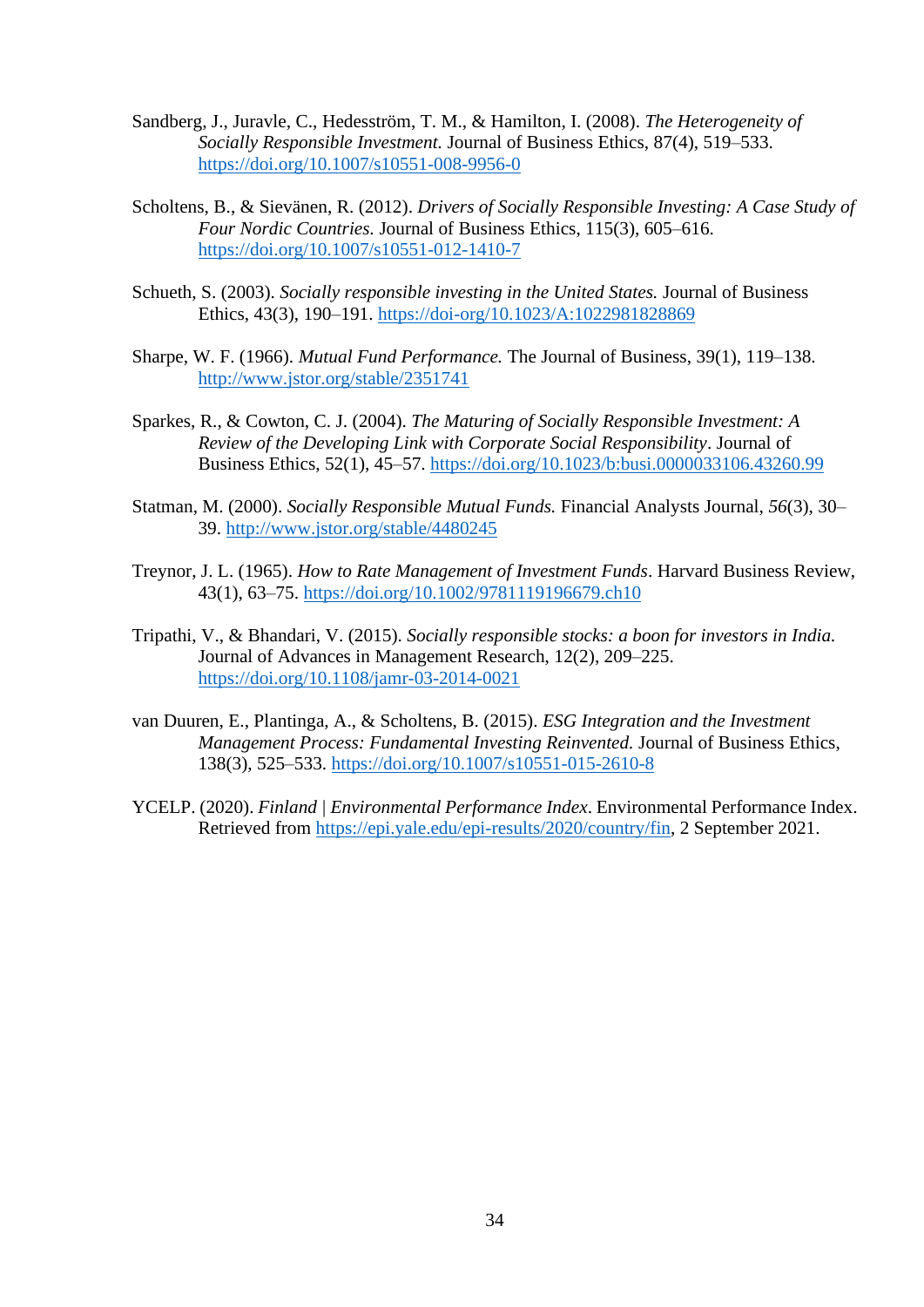# <span id="page-34-0"></span>**APPENDICES**

|                                          | Mean   | Standard<br>Error | Median | <b>Deviation Variance</b><br>Standard | Sample | Kurtosis Skewness Range |         |      | Max Sum Count<br>Min    |    | Jarque-<br>Bera |
|------------------------------------------|--------|-------------------|--------|---------------------------------------|--------|-------------------------|---------|------|-------------------------|----|-----------------|
| Aktia Capital B                          | 0,0077 | 0,0054            | 0,011  | 0,049                                 | 0,0024 | 2,56                    | $-0,58$ | 0,33 | $-0.190,140,64$         | 83 | 27,36           |
| Danske Invest Sustainability<br>Equity G | 0,0127 | 0,0054            | 0,016  | 0,049                                 | 0,0024 | 7,00                    | $-1,44$ | 0,37 | $-0.23$ 0,14 1,05       | 83 | 198,23          |
| eQ Finland 1 K                           | 0,0090 | 0,0058            | 0,013  | 0,053                                 | 0,0028 | 7,48                    | $-1,31$ | 0,42 | $-0,26$ 0,16 0,75       | 83 | 216,95          |
| Fondita Equity Spice A                   | 0,0059 | 0,0051            | 0,011  | 0,047                                 | 0,0022 | 3,23                    | $-0,82$ | 0,33 | 0,49<br>0,14<br>$-0,19$ | 83 | 45,26           |
| LocalTapiola ESG Dividend<br>Finland A   | 0,0077 | 0,0052            | 0,013  | 0,047                                 | 0,0023 | 7,42                    | $-1,39$ | 0,37 | $-0.23$ 0.14 0.64       | 83 | 217,47          |
| Nordea Finnish Stars Fund A<br>Growth    | 0,0084 | 0,0054            | 0,012  | 0,049                                 | 0,0024 | 6,03                    | $-1,14$ | 0,38 | $-0,22,0,15,0,70$       | 83 | 143,75          |
| OP-Climate B                             | 0,0086 | 0,0054            | 0,011  | 0,050                                 | 0,0025 | 6,77                    | $-1,16$ | 0,39 | $-0.23$ 0,16 0,71       | 83 | 176,89          |
| POP Finland                              | 0,0067 | 0,0056            | 0,010  | 0,051                                 | 0,0026 | 5,62                    | $-1,18$ | 0,37 | $-0.24$ 0,13 0,56       | 83 | 128,54          |
| S-Bank Emerging Markets<br>ESG Share     | 0,0050 | 0,0057            | 0,017  | 0,052                                 | 0,0027 | 3,65                    | $-1,34$ | 0,33 | 0,42<br>0,12<br>$-0,21$ | 83 | 71,00           |
| SEB Finlandia Optimized<br>Low Carbon B  | 0,0074 | 0,0053            | 0,014  | 0,048                                 | 0,0023 | 3,81                    | $-0,80$ | 0,35 | $-0,20$ 0,15 0,61       | 83 | 59,00           |
| Seligson & Co Finland Index              | 0,0088 | 0,0054            | 0,014  | 0,049                                 | 0,0024 | 3,26                    | $-0,68$ | 0,34 | $-0,19$ 0,15 0,73       | 83 | 43,30           |
| Säästöpankki Kotimaa A                   | 0,0071 | 0,0056            | 0,011  | 0,051                                 | 0,0026 | 5,42                    | $-1,16$ | 0,37 | $-0.23$ 0,14 0,59       | 83 | 120,06          |
| UB HR Finland Growth                     | 0,0082 | 0,0051            | 0,012  | 0,047                                 | 0,0022 | 5,64                    | $66'0-$ | 0,36 | 0,68<br>0,15<br>$-0,21$ | 83 | 123,58          |
| Index                                    |        |                   |        |                                       |        |                         |         |      |                         |    |                 |
| <b>OMX Helsinki GI</b>                   | 0,0082 | 0,0049            | 0,006  | 0,044                                 | 0,0020 | 2,77                    | $-0,69$ | 0,29 | $-0.17$ 0.11 0.68       | 83 | 33,10           |

# <span id="page-34-1"></span>**Appendix 1. Descriptive statistics of the dataset**